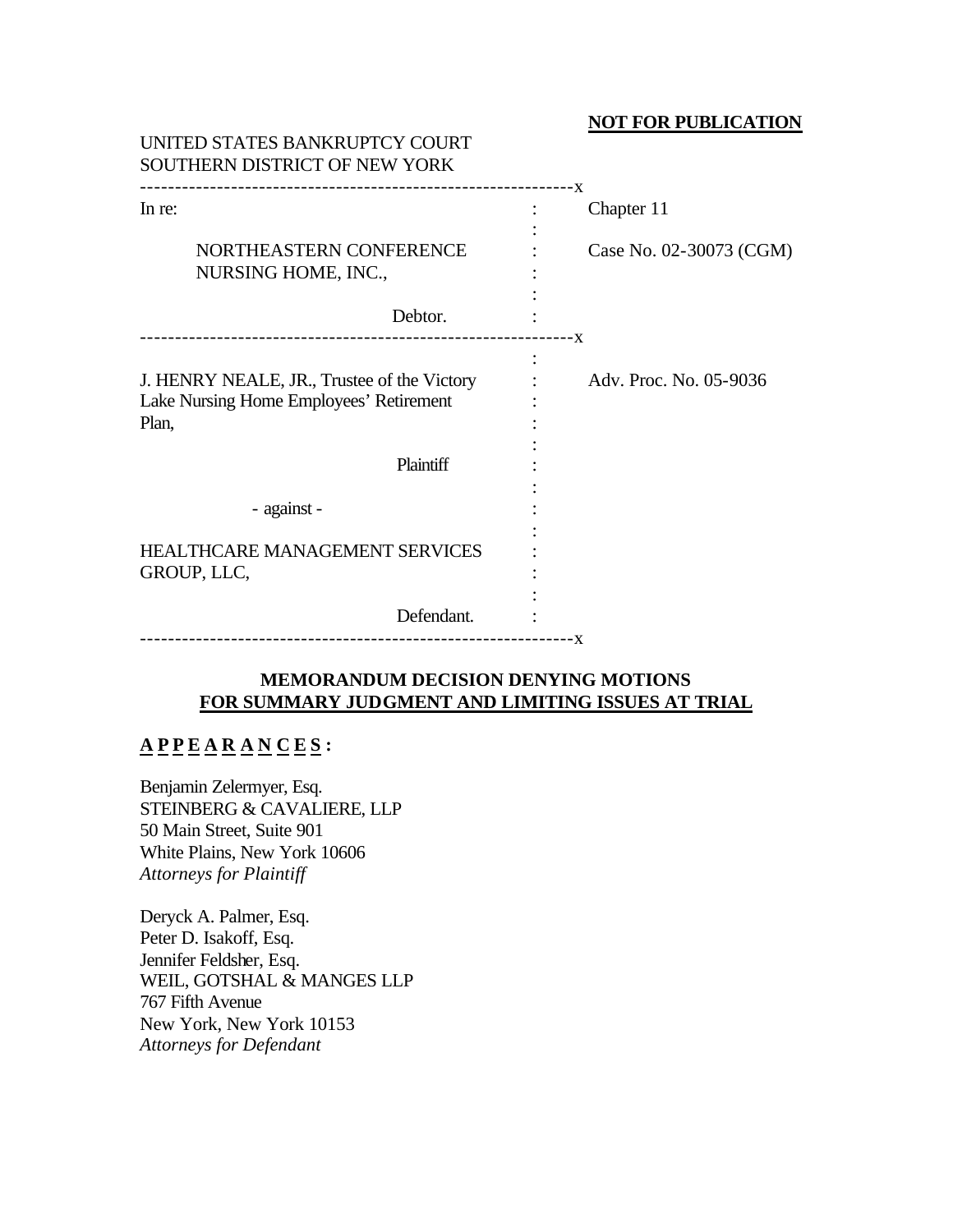## **CECELIA G. MORRIS UNITED STATES BANKRUPTCY JUDGE**

This adversary proceeding was commenced by the Trustee of the Victory Lake Nursing Home Employees Retirement Plan (the "Pension Plan Trustee"), representing approximately 179 former employees of the Chapter 11 Debtor. (The Victory Lake Nursing Home Employees' Retirement Plan, described more fully below, is referred to in this decision as the "Pension Plan".) The Pension Plan Trustee seeks a declaration that Defendant Healthcare Management Services Group, LLC ("HMSG"), which ultimately purchased the Victory Lake Nursing Home ("Victory Lake"), is liable to the Pension Plan for approximately \$475,000, the minimum funding requirements that the Pension Plan Trustee claims were due between March 10, 2003, when HMSG became the manager of Victory Lake, and June 24, 2004, after which HMSG became the owner.

HMSG has now moved, and the Pension Plan Trustee has cross-moved for summary judgment. After considering the papers submitted by both parties and the oral argument January 24, 2006, both motions for summary judgment are denied for the reasons set forth below. The Pension Plan Trustee has asserted a colorable claim that survives summary judgment, and a trial will be necessary to determine the factual issues identified in Part III of the Discussion section of this memorandum decision.

#### **Jurisdiction**

This Court has subject matter jurisdiction pursuant to 28 U.S.C. § 1334(a), 28 U.S.C. § 157(a) and the Standing Order of Reference signed by Acting Chief Judge Robert J. Ward dated July 10, 1984. This is a "core proceeding" under 28 U.S.C. § 157(b)(2)(A) ("matters concerning administration of the estate) and (b)(2)(O) ("other proceedings affecting the liquidation of the assets of the estate or the adjustment of the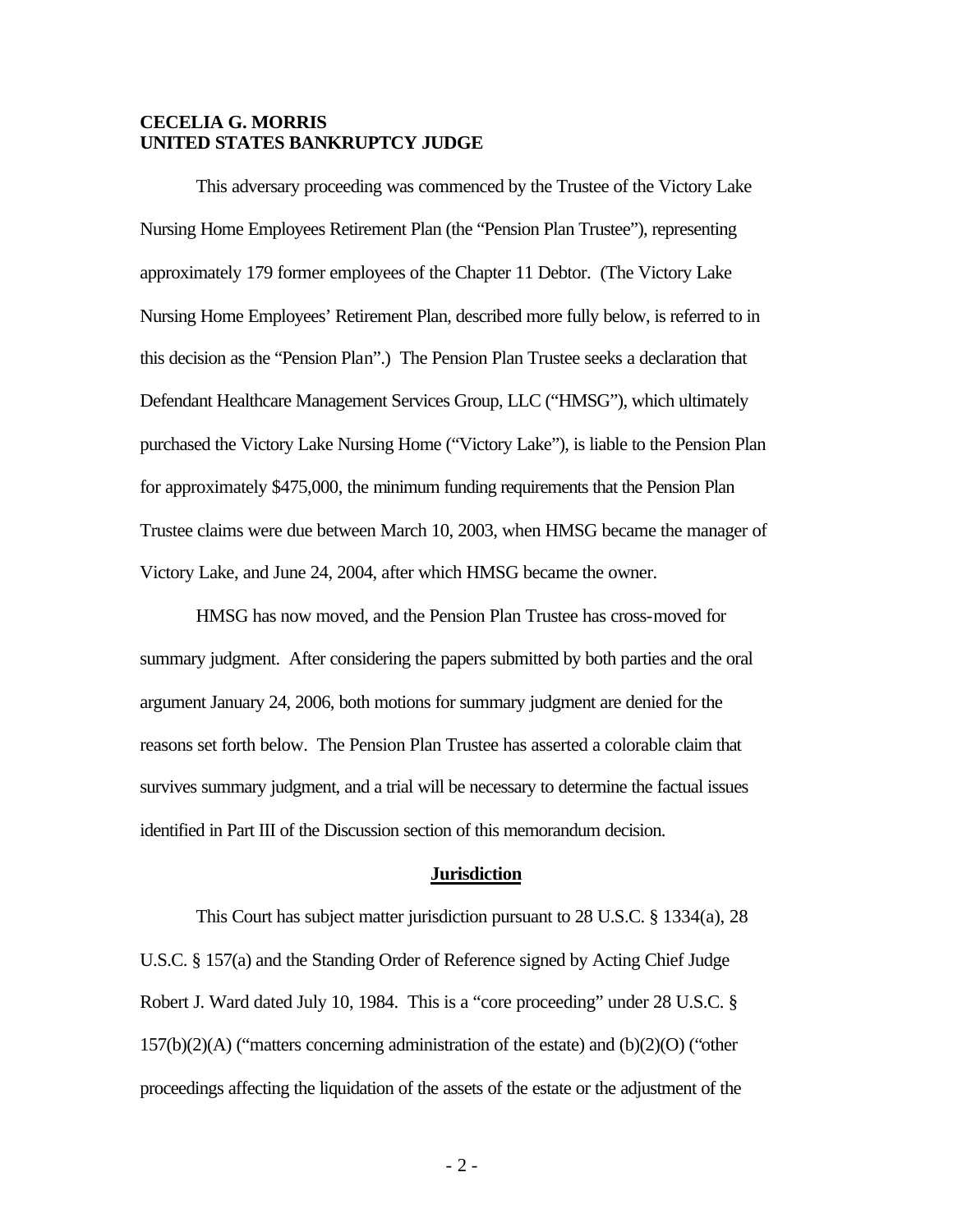debtor-creditor or the equity security holder relationship"). The Court retained jurisdiction of this matter pursuant to Section  $11.1(g)$ , (h) and (l) of the confirmed Chapter 11 Plan, and the parties to this adversary proceeding have consented to this Court's jurisdiction.

# **Background Facts<sup>1</sup>**

On April 17, 2002, Northeastern Conference Nursing Home, Inc. d/b/a Victory Lake Nursing Center (the "Debtor") commenced a case under chapter 11 of title 11 of the United States Code (the "Bankruptcy Code"). A statutory committee of unsecured creditors (the "Creditors Committee") was appointed in the chapter 11 case on June 4, 2002. Initially, the Debtor was authorized to operate its business and manage its properties as a debtor in possession pursuant to sections 1107(a) and 1108 of the Bankruptcy Code. After the Debtor was unable to operate Victory Lake on a cashpositive basis, the Court, by order dated January 6, 2003, appointed Mark I. Fishman chapter 11 trustee to operate Victory Lake (the "Trustee" or "Chapter 11 Trustee").

The Chapter 11 Trustee, with the support of the Creditors Committee, determined to sell Victory Lake to the highest or best bidder pursuant to section 363 of the Bankruptcy Code and/or a chapter 11 plan. *See* Trustee's March 14, 2003 "Motion Pursuant to Sections 105(a) and 363 of the Bankruptcy Code and Rules 2002 and 6004 of the Federal Rules of Bankruptcy Procedure for an Order Approving (i) Bid Letter with Health Care Management Services Group, LLC, (ii) Procedures for the Consideration of Competing Bids, (iii) the Form and Manner of Notice of Procedures for Consideration of Alternative Bids and (iv) Termination Fee and Expense Reimbursement Payments." The

 $\overline{a}$ 

<sup>1</sup> Unless otherwise noted, this statement of facts is taken from HMSG's "Statement of Undisputed Material Facts in Support of Motion for Summary Judgment" pursuant to Local Bankruptcy Rule 7056-1.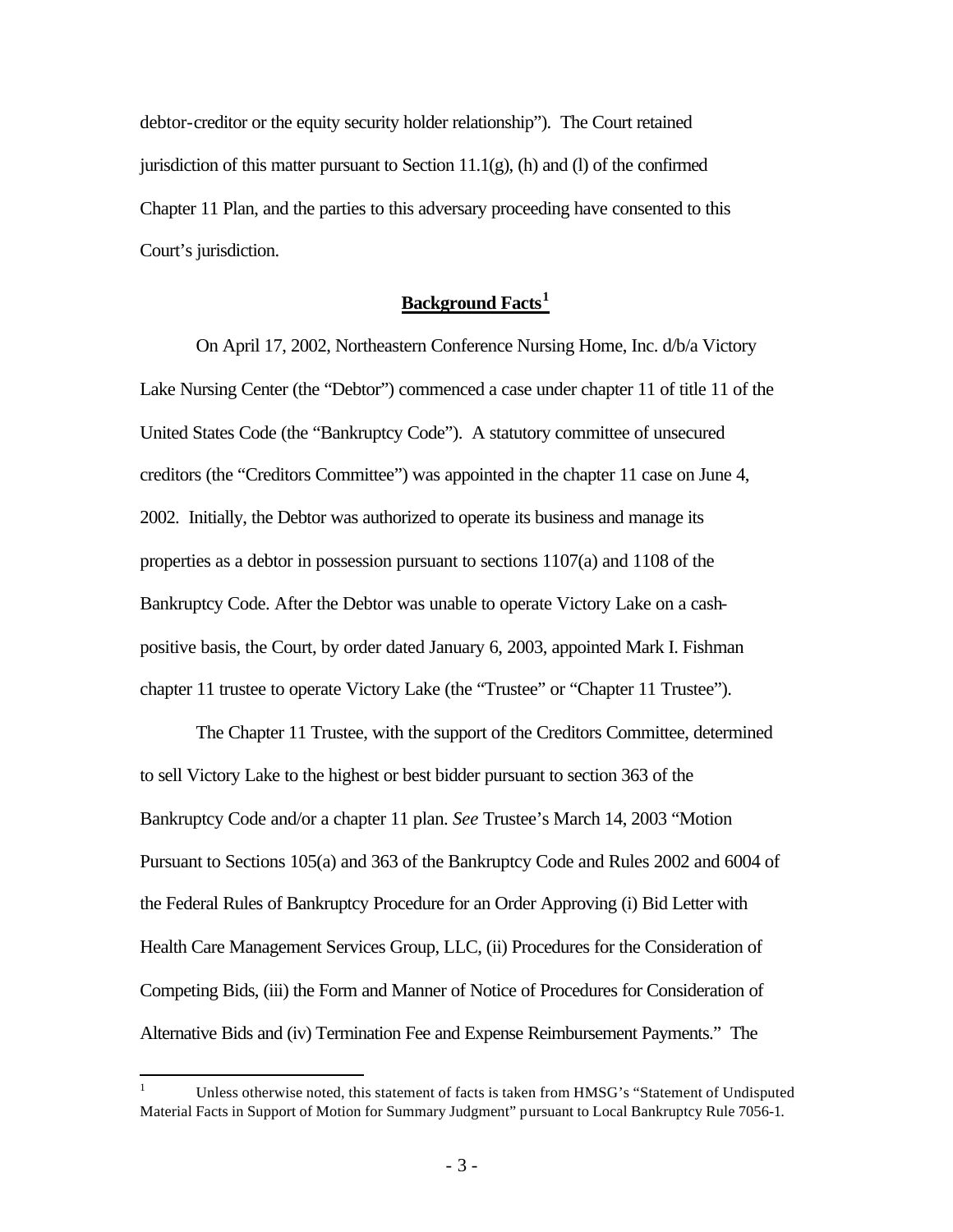Chapter 11 Trustee and the Creditors Committee also determined that it would not be possible to operate the nursing home on a break-even basis for the time it would take to complete the sale process. *Id*. Accordingly, as part of their negotiations with prospective purchasers, the Chapter 11 Trustee and the Creditors Committee considered desirable a purchaser that could also operate the nursing home pending the closing of a sale. *Id.* 

#### **The Management Agreement**

In February 2003, Healthcare Management Services Group, LLC ("HMSG" or the "Defendant"), whose members were skilled nursing home operators, expressed an interest in purchasing the operating assets of Victory Lake. While the Chapter 11 Trustee was receptive to a potential sale of Victory Lake, he would accept a bid from HMSG only if HMSG also agreed to operate the nursing home, at no cost to the estate, pending completion of the sale process. As a result, the parties simultaneously entered into a binding bid letter outlining the terms for HMSG's purchase of Victory Lake ("Bid Letter"), and a management agreement (the "Management Agreement") which granted HMSG operational control of the nursing home in advance of completion of the sale process.

HMSG and the Chapter 11 Trustee, on behalf of the Debtor, entered into the Management Agreement dated March 10, 2003. The Bankruptcy Court approved the Management Agreement on March 10, 2003, on an interim basis, pending notice and a hearing. The Bankruptcy Court entered a final order approving the Management Agreement on March 26, 2003. According to the terms of the Management Agreement, HMSG agreed to manage Victory Lake, correct the deficiencies in its operations, and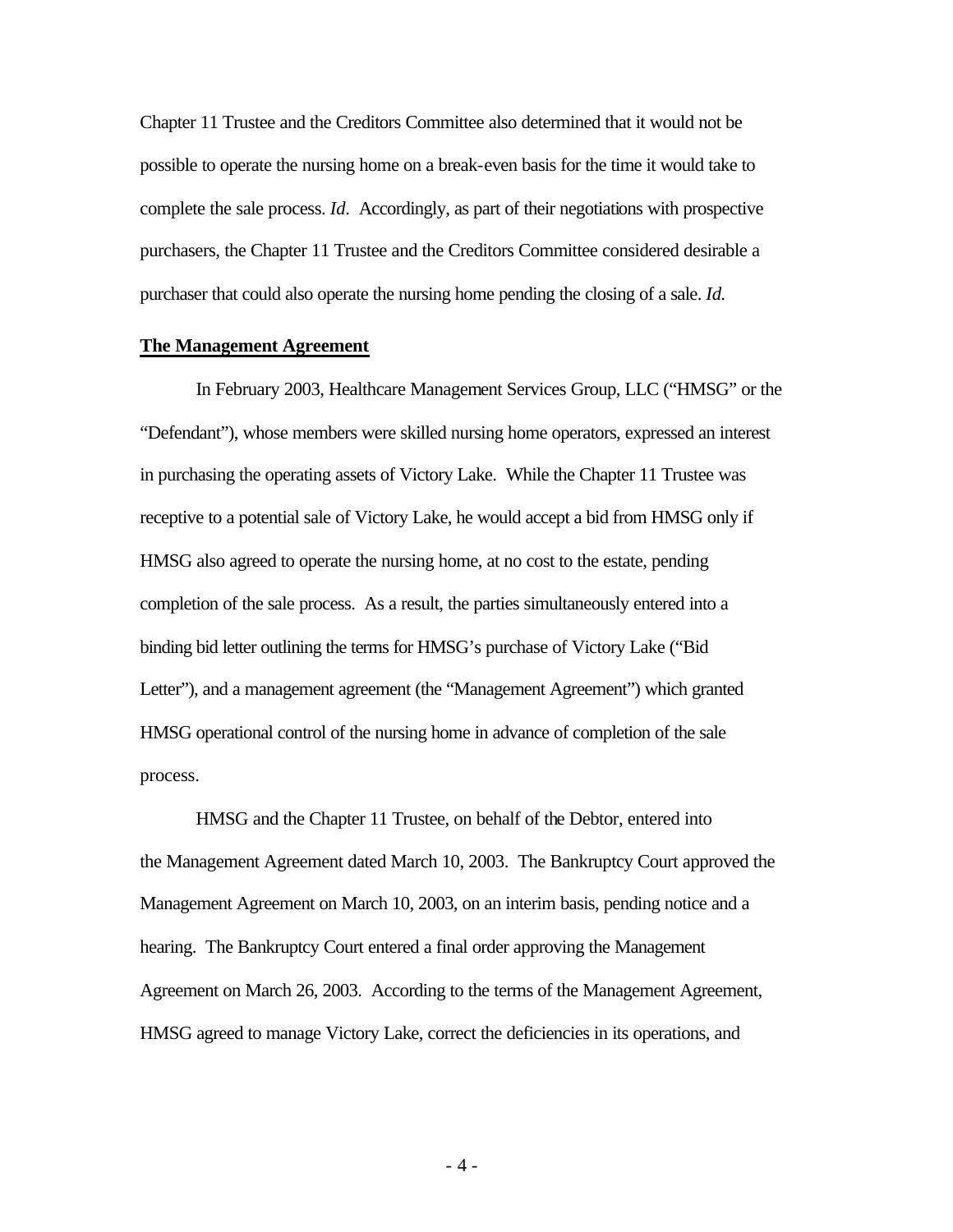absorb all of the losses at the nursing home until the termination of the Management Agreement or the sale of the nursing home to HMSG. The Chapter 11 Trustee agreed that HMSG would only be responsible for obligations that Victory Lake incurred on or after March 10, 2003. Section 1.4 of the Management Agreement states that HMSG:

shall be responsible for all expenses incurred by the Facility or that become due on and after March 10, 2003, on an accrual basis in accordance with Generally Accepted Accounting Principles, during its period of operation of the Facility under this Agreement.

(emphasis added).

# **The Asset Purchase Agreement ("APA")**

HMSG and the Chapter 11 Trustee, on behalf of the Debtor, entered into

an asset purchase agreement ("APA") dated October 10, 2003. Pursuant to the APA,

HMSG agreed to purchase substantially all of the operating assets of Victory Lake,

including:

[A]ll of the business, assets, properties, contractual rights, goodwill, going concern value, rights and claims of the Debtor... exclusively related to the Business, wherever situated and of whatever kind and nature, real or personal, tangible or intangible, whether or not reflected on the books and records of the Debtor (other than Excluded Assets)…

APA § 2.1. The Pension Plan was an Excluded Asset that was not sold, transferred,

assigned or conveyed to HMSG pursuant to the APA. Section 8.3(j) of the APA

provided that "the Purchaser will not constitute a successor employer for purposes of any

Employee Benefit Plan or other employment related matter except collective bargaining

agreements."

On October 14, 2003, this Court approved the sale of Victory Lake to HMSG

pursuant to the APA, free and clear of claims and encumbrances thereon. HMSG argues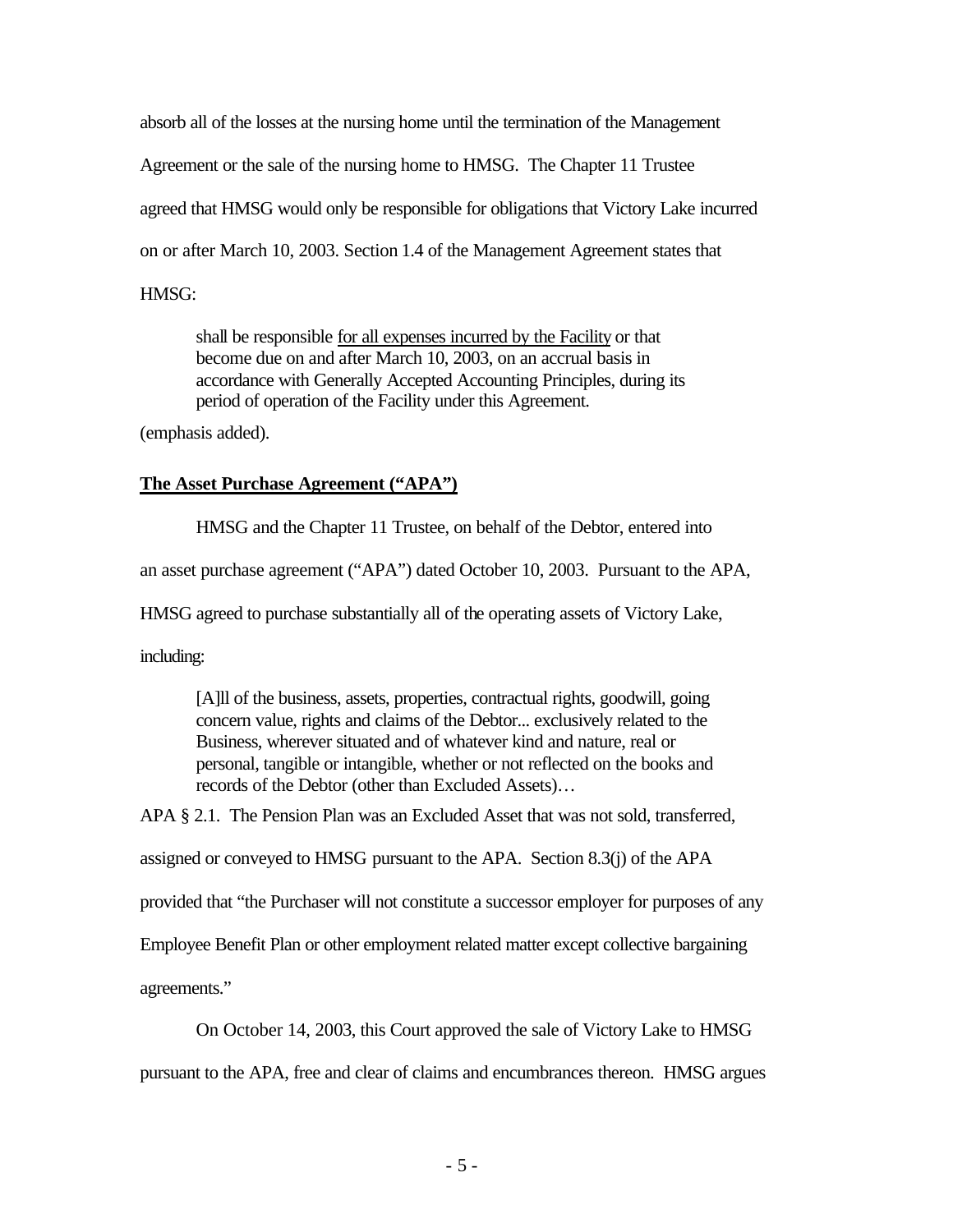that it never assumed or adopted any responsibility or other obligation with respect to the Pension Plan in accordance with the procedures enumerated in the Pension Plan or otherwise. HMSG and the Pension Plan Trustee agree that HMSG did not adopt the Pension Plan in the APA.

### **The Pension Plan**

The Pension Plan was a single employer defined benefit pension plan, originally effective as of January 1, 1976 according to the Pension Plan's Preamble<sup>2</sup> and according to the November 13, 2003 "Statement of the Pension Benefit Guaranty Corporation<sup>3</sup> Addressing the Chapter 11 Trustee's Motion for Authority to Terminate Pension Plan and for Related Relief" (the "PBGC Statement"), ¶¶ 5-6. The PBGC Statement confirms that the Pension Plan was established and maintained by Victory Lake. The PBGC Statement also refers to a June 15, 1994 Internal Revenue Service Private Letter Ruling (the "Private Letter Ruling") applied for by Victory Lake. The Private Letter Ruling determined that the Pension Plan "qualifies as a church planwithin the meaning of

 $\frac{1}{2}$ 

The Preamble to the Pension Plan states in relevant part:

The purpose of this Plan and Trust is to provide, in accordance with its provisions, a defined benefit pension plan providing retirement and other related benefits for those Employees of the Employer who are eligible to participate hereunder.

<sup>\*\*\*</sup> 

The Plan has been created with the intent that it qualifies for approval under Section 401 and 410 through 417 of the Internal Revenue Code. The Trust has been created with the intent that it qualifies for approval under Section 501of the Code. It is further intended that the Plan comply with the provisions of the Employee Retirement Income Security Act of 1974 (ERISA). In case of any ambiguity in the Plan's language, it will be interpreted to accomplish the Plan's intent of qualifying under the Code and complying with ERISA.

<sup>3</sup> Title IV of the Employee Retirement Income Security Act of 1974 ("ERISA") sets out the provisions relating to the federal pension plan termination insurance program, and charges the Pension Benefit Guaranty Corporation, a wholly-owned United States government corporation, with administering the program. *See* ERISA §§ 4001-4402, 29 U.S.C. §§ 1301-1461 (Title IV of ERISA).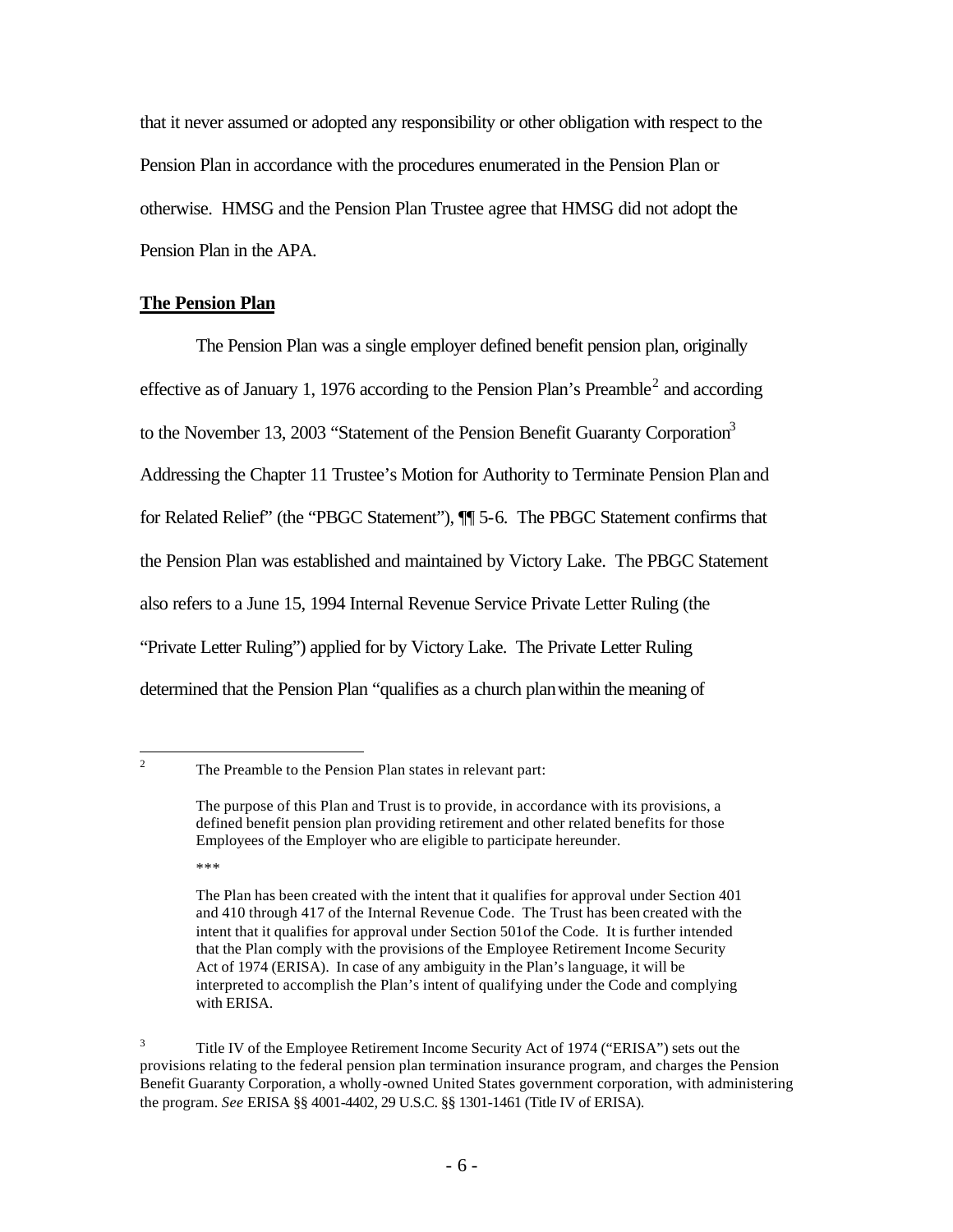section 414(e) of the [Internal Revenue] Code and has had such status since January 1, 1976." Private Letter Ruling, p. 5. "The term 'church plan' means a plan established and maintained . . . for its employees (or their beneficiaries) by a church or by a convention or association of churches which is exempt from tax under section 501 of Title 26." 29 U.S.C. §§ 1002(33)(A), 1321(b)(3); 26 U.S.C. § 414(e). At the time this case was filed, Victory Lake was owned by the Corporation of Seventh-Day Adventists (the "Northeastern Conference"), a church which owns and operates Seventh-Day Adventist Church congregations. The Pension Plan's status as a church plan is significant because such plans are not subject to the minimum funding requirements of section 412 of the Internal Revenue Code of 1986, as amended ("Internal Revenue Code") or the benefit protections and guarantees of Title IV of the Employee Retirement Income Security Act of 1974, as amended ("ERISA"). In the absence of an exemption from the applicable sections of the Internal Revenue Code and from ERISA, Victory Lake, as the "Employer," as that term is defined in the Pension Plan, was presumably $4$  required to make contributions to the Retirement Plan in amounts not less than the minimum required under Section 412 of the Internal Revenue Code.

According to the Retirement Plan Trustee, as of March 2003, when HMSG became the operator of the Nursing Home, the Pension Plan was underfunded (its vested liabilities exceeded its assets) by approximately \$1,650,000. Complaint, ¶ 42. That is, prior to any involvement by HMSG, the Pension Plan was already significantly underfunded.

 $\frac{1}{4}$ 

The Court makes no findings or legal conclusions concerning this statement.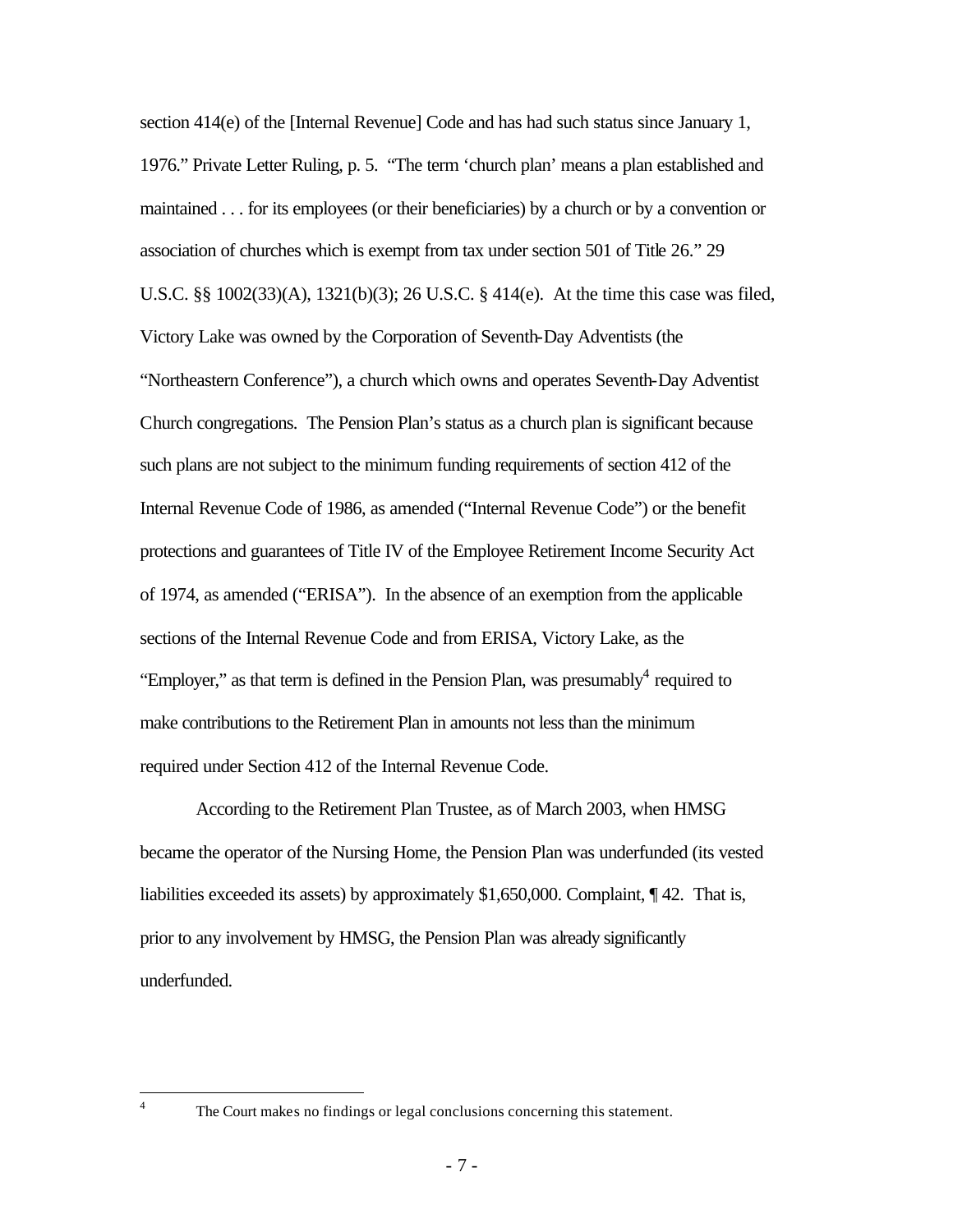# **The Chapter 11 Trustee's Plan of Liquidation**

The plan of liquidation filed by the Chapter 11 Trustee on February 19, 2004 (the "Plan" or "Chapter 11 Plan") provided for cash disbursements to creditors in accordance with the priority scheme established by the Bankruptcy Code. The claims of the Pension Plan were separately classified in Class 5 of the Plan and were entitled to the following treatment:

The Class 5 Claim or Claims shall be paid in cash from the Purchase Price (of the sale of Victory Lake to HMSG) . . . the amount of such Claim or Claims as estimated by the Bankruptcy Court or such other amount as may be agreed between Claimant and the [Chapter 11] Trustee, not to exceed \$100,000.00 in full satisfaction (together with the payment of a dividend upon Claimant's Unsecured Claim, if any, if dividends are paid to Unsecured Creditors) of any and all Claims of the Debtor's pension plan, of current and former employees of the Debtor with respect to pension matters and of the Pension Benefit Guaranty Corporation.

Plan § 3.5. All creditors and equity security holders were provided notice of the Plan and an opportunity to object, although, as noted below, during much of the time the Plan was being negotiated, the Pension Plan did not have a trustee or other appointed representative. Neither the Pension Plan, nor any of the participants in the Pension Plan, objected to the Plan.

HMSG also argues that the Plan released HMSG from all claims related to

Victory Lake other than those it expressly assumed, and enjoined the actions of third

parties, including the Pension Plan Trustee, against HMSG, citing to Section 9.5 of the

Plan, which states in relevant part:

Any claims of Debtor's pension plan against the Purchaser<sup>5</sup> and the property transferred to the Purchaser pursuant to the APA, the Management Agreement or the Plan are all expressly waived, released and enjoined to the full extent provided in Sections 9.1, 9.2, 9.3 and 9.4 of this Article IX.

5

<sup>5</sup> References in the Plan to the "Purchaser" are to HMSG.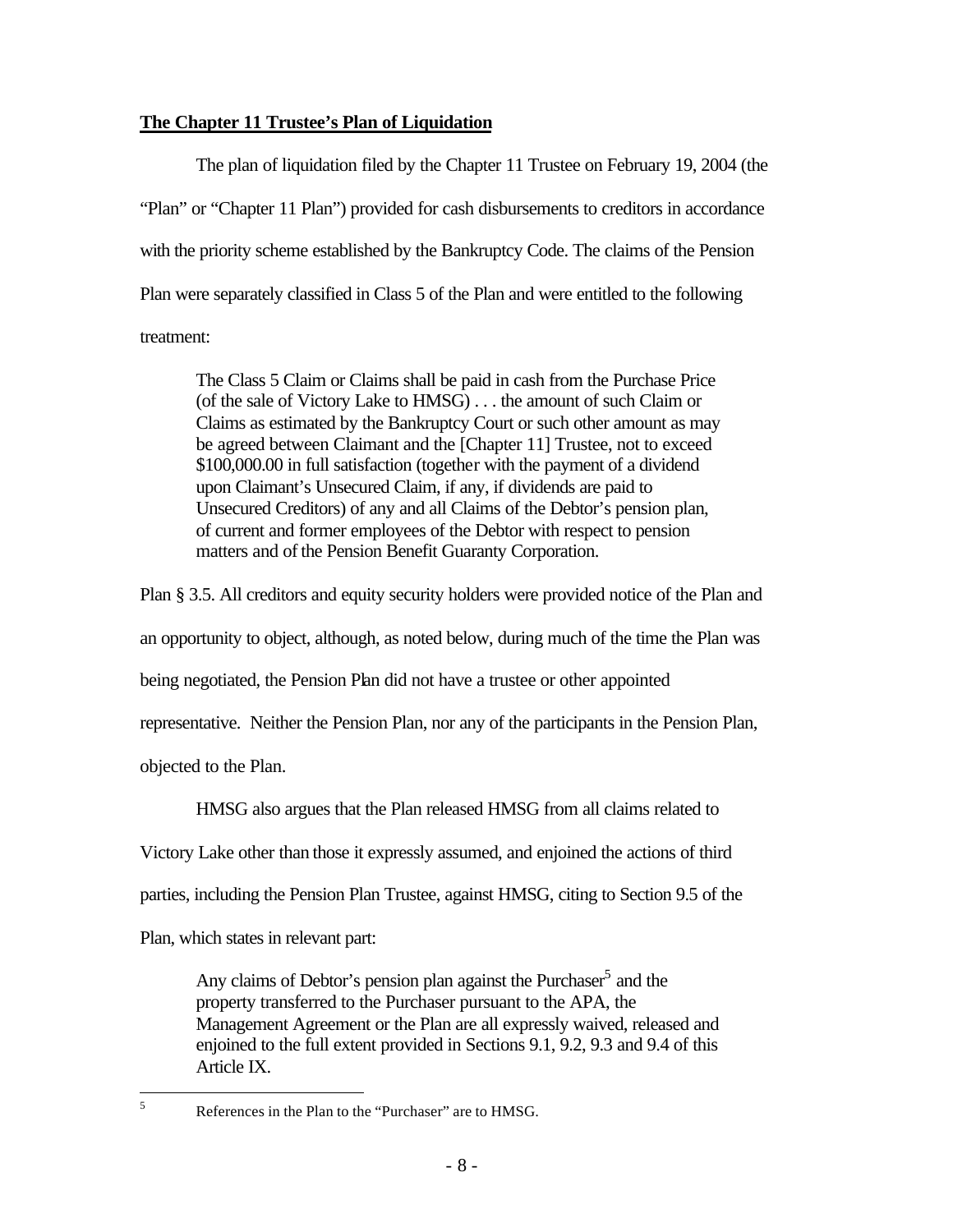Sections 9.1, 9.2, 9.3 and 9.4 of the Plan provide:

9.1 Waiver of Claims: As of the Confirmation Date, but subject to the occurrence of the Effective Date, and except as otherwise expressly provided in the Confirmation Order or under the Plan, **all Persons who have held, hold or may hold Claims against** or Ownership Interests in the Debtor **shall be deemed to have forever covenanted with** the Trustee, the Creditors' Committee and its members, in their capacity as such, **the Purchaser**, the Northeastern Conference and, in their capacity as such, with each of such persons' or entities' respective successors, assigns, attorneys, accountants, court-approved financial advisors, principals, affiliates, parents, subsidiaries, officers, directors, partners, employees, sureties and stockholders, **not to (a) sue, or otherwise seek any recovery from any of the foregoing**, whether for tort, fraud, contract or otherwise, **based upon any act or omission performed or occurring before the Confirmation Date arising out of the business or affairs of the Debtor**; or (b) assert any Claim which any such holder of a Claim or Ownership Interest in the Debtor may be entitled to assert, whether known or unknown, foreseen or unforeseen, existing or hereafter arising, based in whole or in part upon any act or omission performed or occurring on or before the Confirmation Date in any way relating to the Debtor, the Chapter 11 Case or the Plan **except with respect to obligations or liabilities under this Plan, the Asset Purchase Agreement or the Management Agreement and except with respect to willful misconduct or gross negligence**.

9.2 Release/Termination of Bond: As of the Confirmation Date, but subject to the occurrence of the Effective Date, and except as otherwise expressly provided in the Confirmation Order or under the Plan, **all Persons who have held, hold or may hold Claims against** or Ownership Interests in **the Debtor shall be deemed to have released** the Trustee, the Creditors' Committee and its members, in their capacity as such, **the Purchaser**, the Northeastern Conference and, in their capacity as such, each of such persons' or entities' respective successors, assigns, attorneys, accountants, court-approved financial advisors, principals, affiliates, parents, subsidiaries, officers, directors, partners, employees, sureties and stockholders, **from all claims, causes of action, whether known or unknown, foreseen or unforeseen, existing or hereafter arising, based in whole or in part upon any act or omission performed or occurring on or before the Confirmation Date in any way relating to the business or affairs of the Debtor, the Chapter 11 Case or the Plan except with respect to obligations or liabilities under this Plan, the Asset Purchase Agreement or the Management Agreement and except with respect to willful misconduct or gross negligence**. Upon the closing of the estate or of the Chapter 11 Case or, if earlier, upon the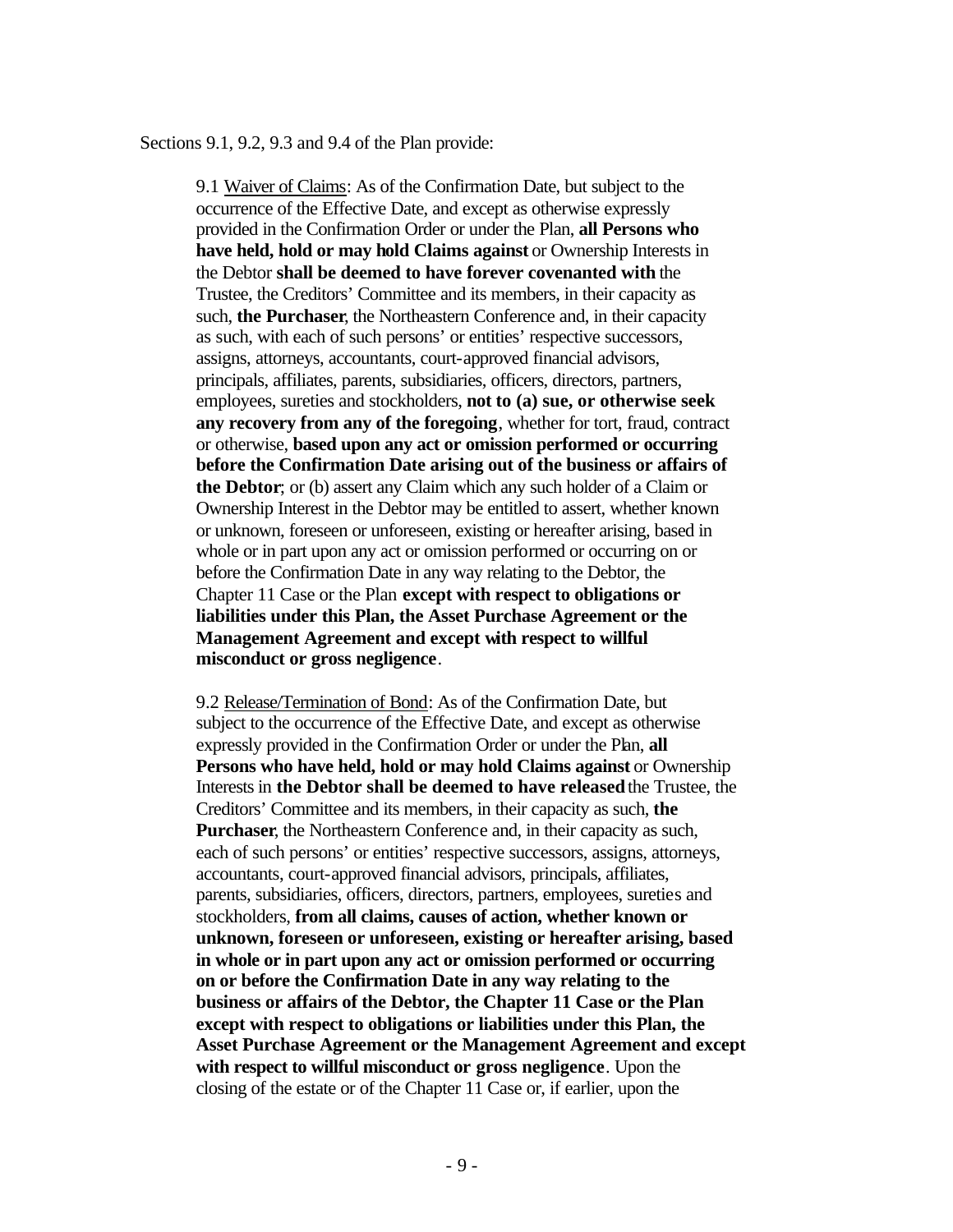distribution of substantially all funds of the estate, the Trustee's bond and Disbursing Agent's bond shall be released, terminated and exonerated.

9.3 Injunction: As of the Confirmation Date, but subject to the occurrence of the Effective Date, and except as otherwise expressly provided in the Confirmation Order or under the Plan, and except with respect to obligations or liabilities under this Plan, the Asset Purchase Agreement or the Management Agreement, **all Persons who have held, hold or may hold Claims against** or Ownership Interests in **the Debtor are, with respect to any such Claims or Ownership Interests, permanently enjoinedfrom and after the Confirmation Date, from (a) commencing, conducting or continuing in any manner, directly or indirectly, any suit, action or other proceeding of any kind (including, without limitation, any proceeding in a judicial , arbitral, administrative or other forum) against or affecting** the Trustee, the Creditors' Committee and its members, in their capacity as such, **the Purchaser**, the Northeastern Conference or, in their capacity as such, any of such persons' or entities' respective successors, assigns, attorneys, accountants, court-approved financial advisors, principals, affiliates, parents, subsidiaries, officers, directors, partners, employees, sureties or stockholders, or any of such persons' or entities' property, or any direct or indirect transferee of any property of, or direct or indirect successor-ininterest to, any of the foregoing Persons, or any property of such transferee or successor; (b) enforcing, levying, attaching (including, without limitation, any pre-judgment attachment), collecting or otherwise recovering by any manner or means, whether directly or indirectly, of any judgment, award, decree or order against the Trustee, the Creditors' Committee or its members, in their capacity as such, the Purchaser, the Northeastern Conference, or any of such persons' or entities' property, or any direct or indirect transferee of any property of, or direct or indirect successor-in-interest to, any of the foregoing Persons, or any property of such transferee or successor; (c) creating, perfecting or otherwise enforcing in any manner, directly or indirectly, any Lien against the Trustee, the Creditors' Committee and its members, in their capacity as such, the Purchaser, the Northeastern Conference, or any of such persons' or entities' property, or any direct or indirect transferee of any property of, or direct or indirect successor-in-interest to, any of the foregoing Persons, or any property of such transferee or successor; (d) asserting any right of setoff, subrogation or recoupment of any kind, directly or indirectly, against any obligation due the Trustee, the Creditors' Committee and its members, in their capacity as such, the Purchaser, the Northeastern Conference, or any of such persons' or entities' property, or any direct or indirect transferee of any property of, or direct or indirect successor-ininterest to, any of the foregoing Persons, or any property of such transferee or successor; and (e) acting or proceeding in any manner that does not comply with the provisions of the Plan.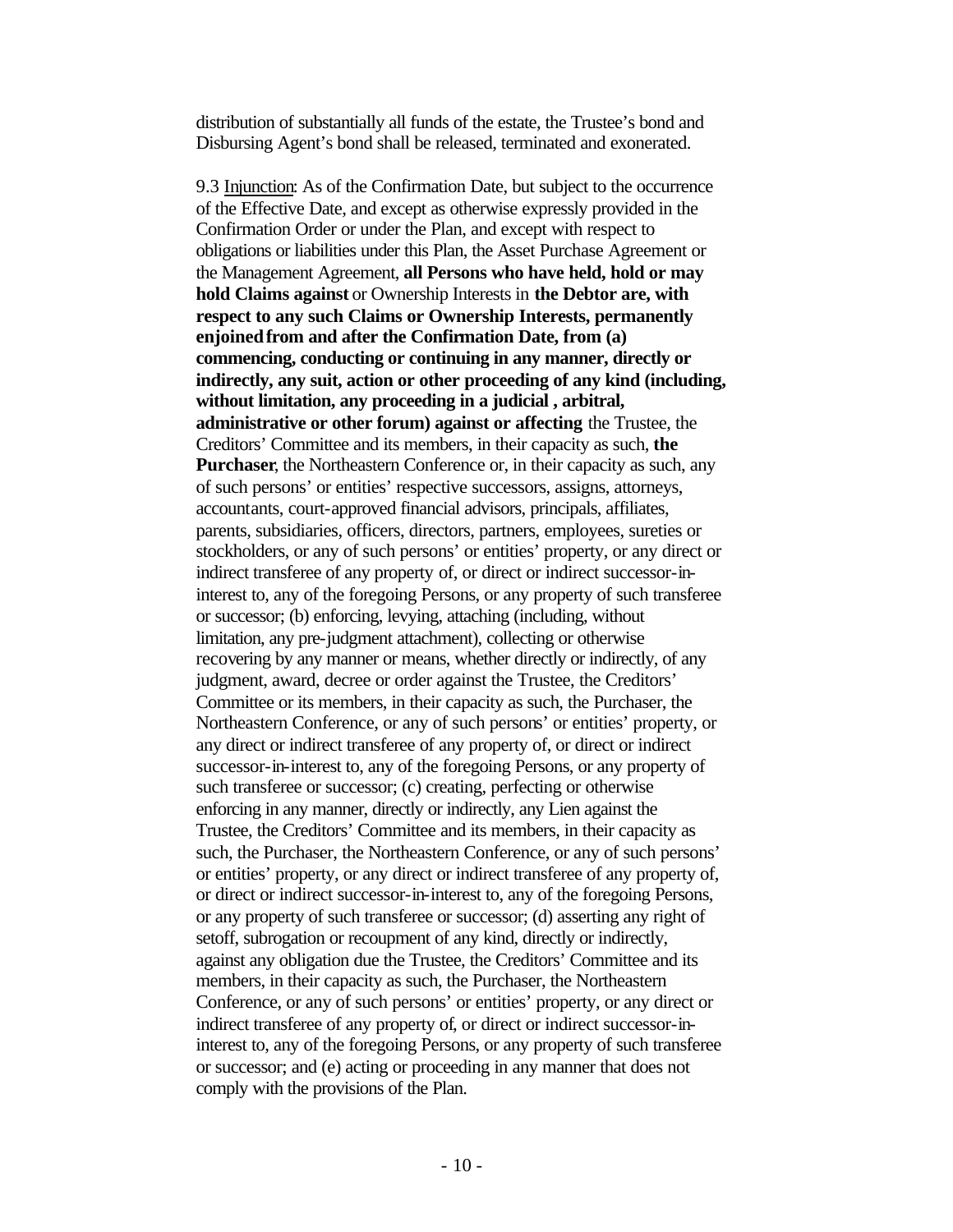9.4 Exoneration: **Neither** the Trustee, the Disbursing Agent, the Creditors' Committee, its members, in their capacity as such, **the Purchaser**, the Northeastern Conference **nor any of such persons' or entities' respective successors**, assigns, attorneys, accountants, court-approved financial advisors, principals, affiliates, parents, subsidiaries, officers, directors, partners, employees, sureties or stockholders **shall have or incur any liability to each other or to any holder of a Claim or Ownership Interest for any act or omission in connection with, or arising out of**, (a) the negotiation, documentation or implementation of the transactions contemplated by the Plan (including consideration of any alternatives hereto, if any); (b) the Disclosure Statement or any contract, instrument, release or other agreement or document entered into in connection with the Plan; (c) the pursuit of confirmation of the Plan; (d) the consummation of the Plan; (e) the administration of the Plan or the funds to be distributed pursuant to the Plan; or (f) the administration of the Chapter 11 Case, except in the case of that party's gross negligence or willful misconduct, **except with respect to obligations or liabilities under the Plan, the Asset Purchase Agreement or the Management Agreement, and except as otherwise set forth in the Plan.** The entry of the Confirmation Order shall constitute the determination by the Bankruptcy Court that the Trustee, the Creditors' Committee and its members, in their capacity as such, and such persons' or entities' respective successors, assigns, attorneys, accountants, court-approved financial advisors, principals, affiliates, parents, subsidiaries, officers, directors, partners, employees, sureties and stockholders have acted in good faith and in compliance with the applicable provisions of the Bankruptcy Code, pursuant to, among others, Section 1125(e) and 1129(a)(3) of the Bankruptcy Code, with respect to the foregoing.

(emphasis added). In addition, Section 10.4(g) of the Plan (like the APA) provides that

"the Purchaser does not constitute a successor employer for purposes of any Employee

Benefit Plan or other employment related matter except collective bargaining

agreements."

By order dated February 20, 2004, this Court confirmed the Plan ("Confirmation

Order") and determined, among other things, that:

Releases, Exculpations, and Injunctions. The releases, exculpations and injunctions under the Plan in favor of the Trustee, HMSG, the Creditors' Committee and its members, in their capacity as such, the Northeastern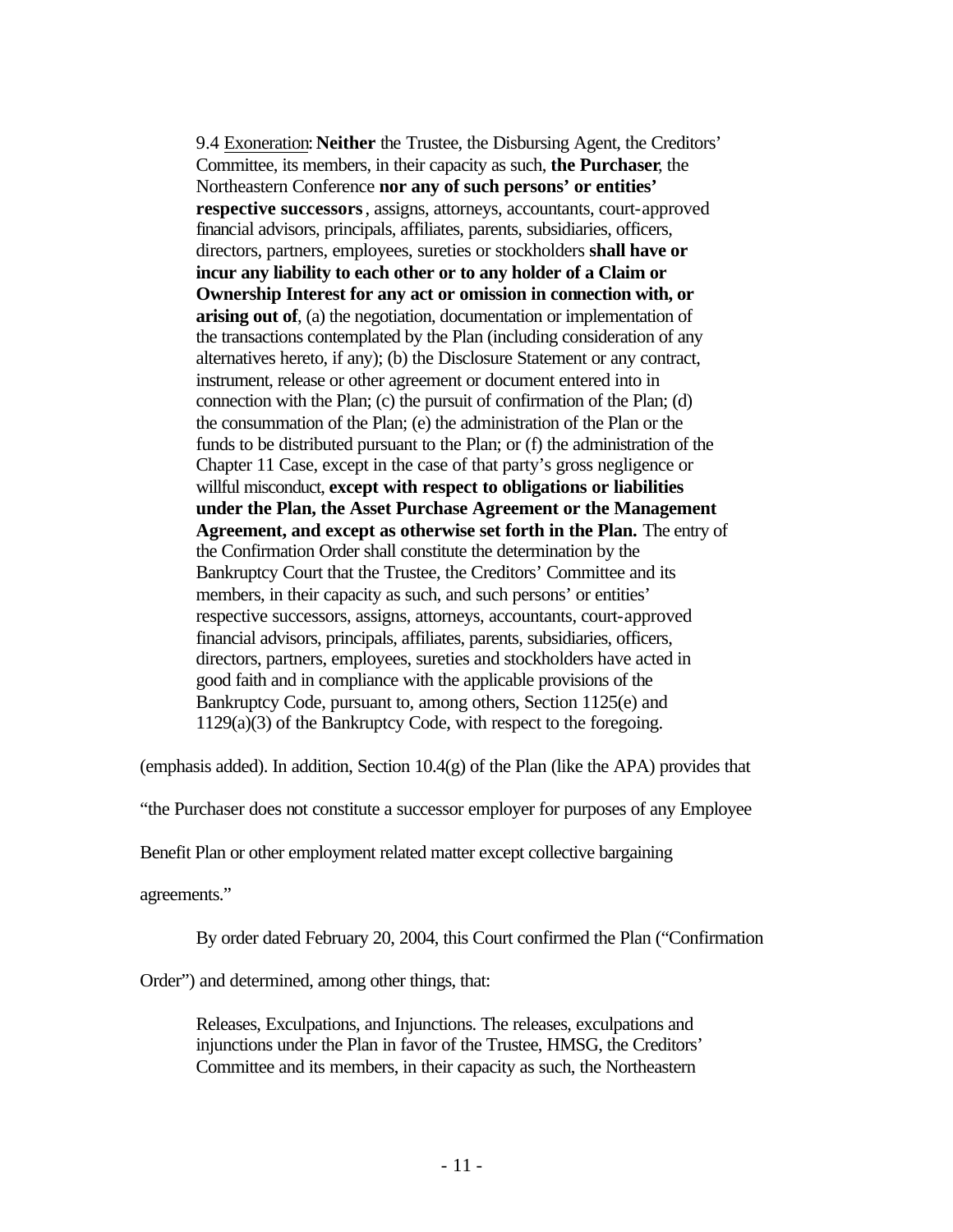Conference, and in their capacity as such, each of such persons' or entities' respective successors, assigns, attorneys, accountants, courtapproved financial advisors, principals, affiliates, parents, subsidiaries, officers, directors, partners, employees, sureties and stockholders are essential elements of the APA and the Plan and the ability to consummate the Plan. The Plan is wholly predicated upon the APA and the consideration HMSG is providing thereunder.

\* \* \*

Releases and Injunctions. The release and injunction provisions contained in Article IX of the Plan are fair and equitable, are given for valuable consideration, and are in the best interests of the Trustee and the Debtor's estate, and such provisions shall be effective and binding upon all persons and entities, including all persons who have held, hold or may hold Claims against or Ownership Interests in the Debtor, subject to the provisions set forth hereinafter in this Confirmation Order.

Confirmation Order ¶ ¶ T, 18.

### **Termination of the Pension Plan**

On or about November 6, 2003, the Chapter 11 Trustee filed a motion and related affidavit to terminate the Pension Plan as of March 10, 2003 (the "Termination Motion"). In the Termination Motion, the Chapter 11 Trustee asserted that the Pension Plan was a "church plan" and therefore not subject to the minimum funding requirements of section 412 of the Internal Revenue Code or the benefit protections and guarantees of Title IV of ERISA. Termination Motion ¶ 14. The Chapter 11 Trustee noted that as a church plan not governed by Title IV of ERISA, the Pension Plan was not required to adhere to the procedural termination mechanisms required by ERISA. Termination Motion ¶ 24.

On or about November 17, 2003, the PBGC filed the PBGC Statement in the Bankruptcy Court, agreeing with the Chapter 11 Trustee's assessment that the Pension Plan was a church plan not subject to Title IV of ERISA and noting that a church plan is not covered by Title IV of ERISA unless it has made an irrevocable election under section 410(d) of the Internal Revenue Code to have the participation, vesting, funding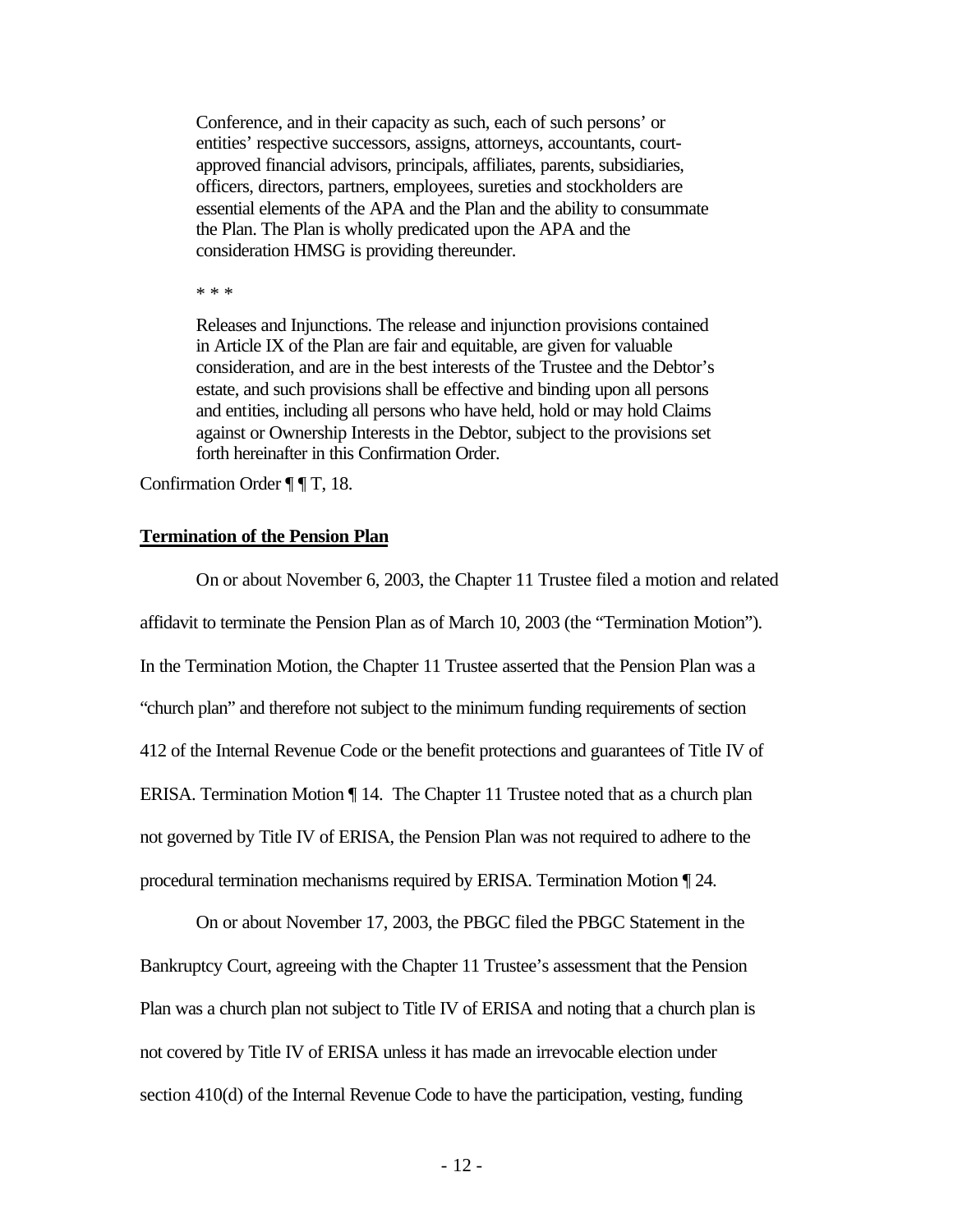and other rules of the Internal Revenue Code apply. PBGC Statement ¶ 2. As a basis for this assessment the PBGC Statement cited the finding in the Private Letter Ruling that the Pension Plan was a church plan, and that no section 410(d) election had been made. The PBGC Statement also noted that in a separate settlement agreement (the "Settlement Agreement") executed on December 21, 1995 among the PBGC, the Northeastern Conference, Victory Lake and the Pension Plan (which provided for a refund of \$14,408.95 in Pension Plan premiums previously paid by Victory Lake), the Northeastern Conference, Victory Lake and the Pension Plan each acknowledged their understanding that the Pension Plan would not thereafter be covered by the pension insurance program set forth in Title IV of ERISA and each certified "that they would not hereafter seek to make an election under [section 410(d) of the Internal Revenue Code] to have the provisions of Title IV of ERISA apply to the Pension Plan as if it were not a church plan". Settlement Agreement at 3; PBGC Statement ¶ 3 (emphasis added). As a result, the PBGC concluded:

[C]hurch plans, as defined [in] § 414 of the Internal Revenue Code ("IRC"), are not covered by Title IV of ERISA. Accordingly, because the Pension Plan has been determined by the Internal Revenue Service to be a church plan as defined in IRC § 414, the Pension Plan is not a plan that is covered by Title IV of ERISA, so that the termination provisions thereof do not apply to the Pension Plan. . . . Accordingly, PBGC's authority does not reach the manner by which this non-covered Pension Plan may be terminated.

PBGC Statement ¶ ¶ 5-6.

On or about December 1, 2003, the Pension Plan filed a response to the Termination Motion, objecting to, among other things, the proposed termination date of March 10, 2003 (hereafter, "Pension Plan's Response"). It should be noted here that prior to the response filed by the Pension Plan to the Termination Motion, the Pension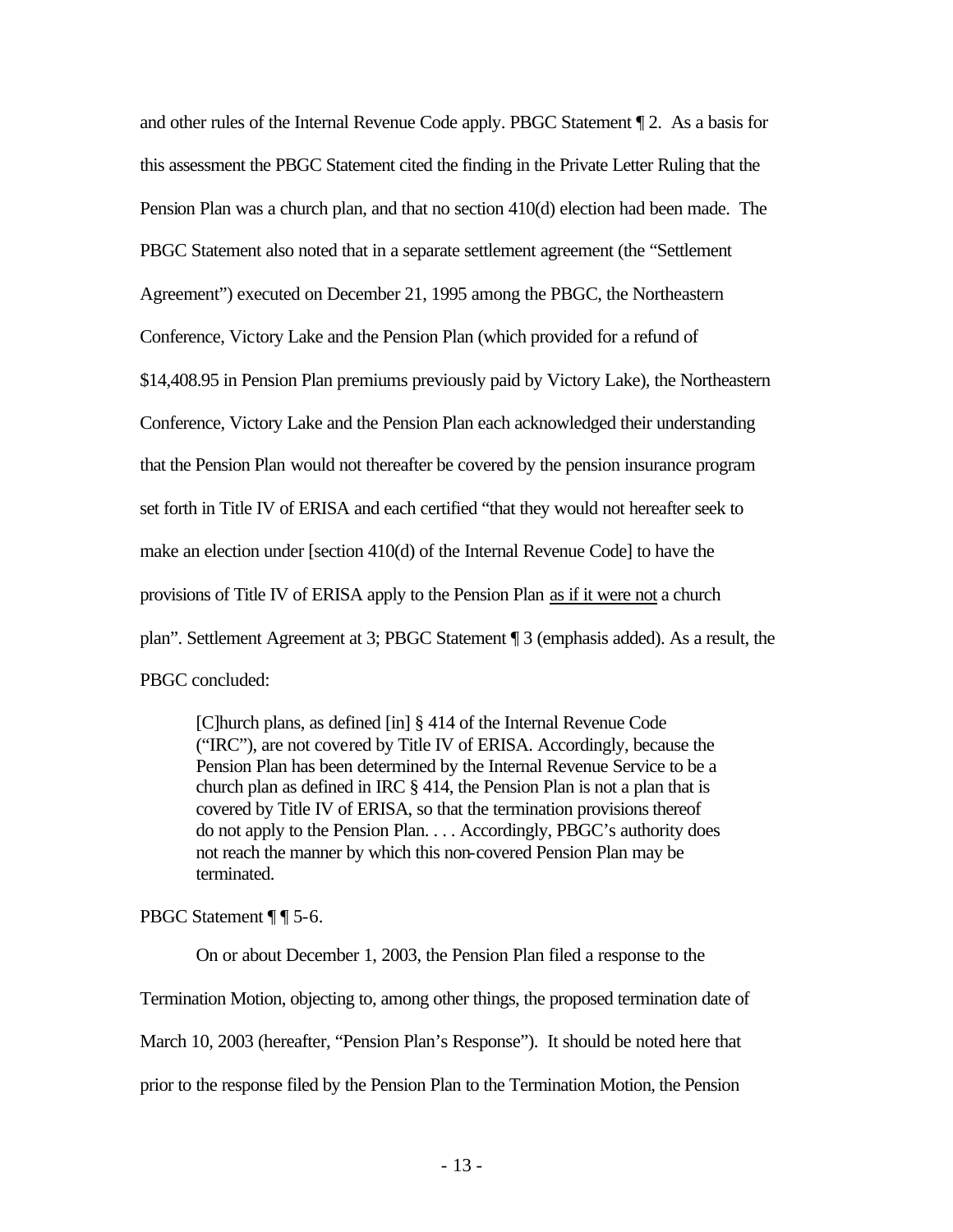Plan Trustee had not been appointed, and the Pension Plan was not represented by a trustee or other fiduciary; thus, the interests of the Pension Plan were not directly represented at the time the Management Agreement and APA were negotiated and approved. The extent to which the Pension Plan was represented in negotiations concerning the confirmed Plan is not clear.

On January 8, 2004, the Chapter 11 Trustee and the Pension Plan entered a "Stipulation of Settlement of Motions, Claims and Objections Relating to Victory Lake Nursing Home Employees' Retirement Plan" (hereafter, the "Stipulation"), which was approved by order dated January 15, 2004. Pursuant to the Stipulation, the Chapter 11 Trustee and the Pension Plan stipulated to the allowed amount of the Pension Plan's claims against Victory Lake's estate and to the Pension Plan's termination as of the effective date of the Chapter 11 Plan, which was June 25, 2004. Specifically, the parties agreed that the Pension Plan would receive the following:

(i) with respect to its allowed unsecured priority and/or administrative claim under sections  $507(a)(1)$  and (4) of the Bankruptcy Code, a payment of \$100,000 on the Distribution Date (as defined in the Plan), and (ii) with respect to its allowed general unsecured claim, a claim of \$535,952, plus \$72,447.24 for interest from January 1, 2000 to the petition date.

Stipulation ¶ ¶ 1-2. The Stipulation also provided that "[e]xcept as specifically set forth herein, the settlement reflected in this Stipulation is intended by the parties hereto to dispose of and resolve, as between the Pension Plan, on the one hand, and the debtor, the Trustee and the Estate, on the other hand, all matters concerning the Pension Plan . . .". *Id.* Stipulation | 11.

HMSG was not a party to the Stipulation. However, HMSG argues that the Stipulation only contained a limited modification to the broad releases granted under the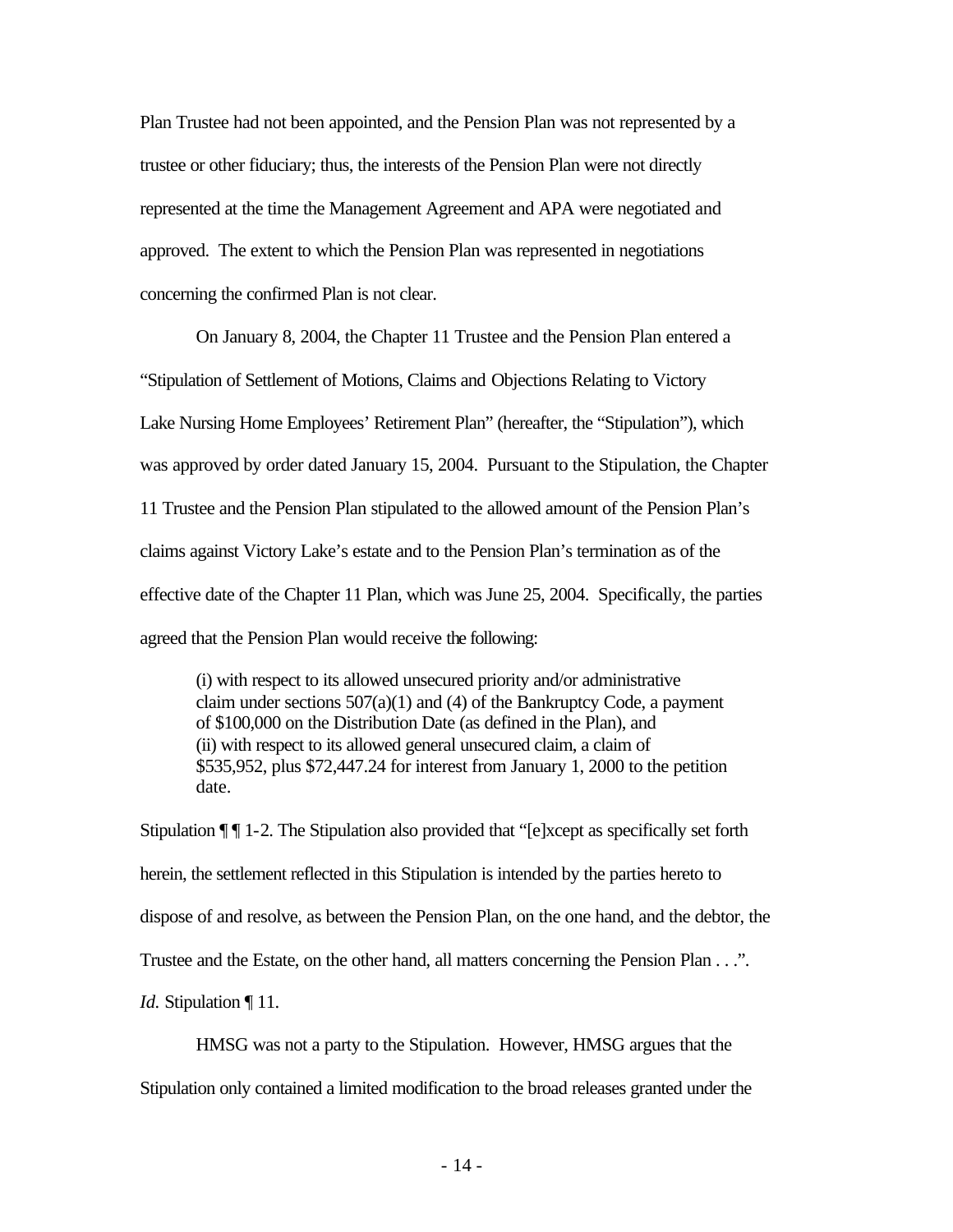Plan to permit claims of the Pension Plan Trustee only against the Northeastern

Conference. Namely, the Stipulation provides, in relevant part:

Article IX of the Amended Chapter 11 Plan will be amended so as to exclude from the waiver, release, injunction and exoneration provisions set forth therein claims, suits, actions or causes of action, if any, which the Pension Plan may have against the Northeastern Conference or its successors, assigns, principals, affiliates, parents, subsidiaries, officers, directors and/or employees.

Stipulation ¶ 10.

#### **The Instant Action**

In an attempt to facilitate the resolution of issues surrounding the underfunding of the Pension Plan, on May 24, 2005 the Court directed that the Pension Plan Trustee, Northeastern Conference and HMSG submit to mediation. On July 14, 2005 the mediator filed a final report noting that although a mediation conference had been conducted on June 17, 2005, settlement could not be reached.

On August 18, 2005, the Pension Plan Trustee filed this complaint (the "Complaint") seeking, among other things, a declaratory judgment that (i) the Pension Plan ceased to be a "church plan" under section 412(e) of the Internal Revenue Code on March 10, 2003 and was, as of that date, subject to ERISA and to the minimum funding requirements of section 412 of the Internal Revenue Code and the IRS regulations thereunder, and (ii) HMSG was liable to the Pension Plan for the period in which it served as interim manager of Victory Lake for minimum funding contributions totaling not less than \$475,000, plus any PBGC premiums and/or other amounts due and owing with respect to the PBGC. Complaint,  $\P$  9-10. HMSG answered the Complaint on September 19, 2005. No discovery has been taken in this action.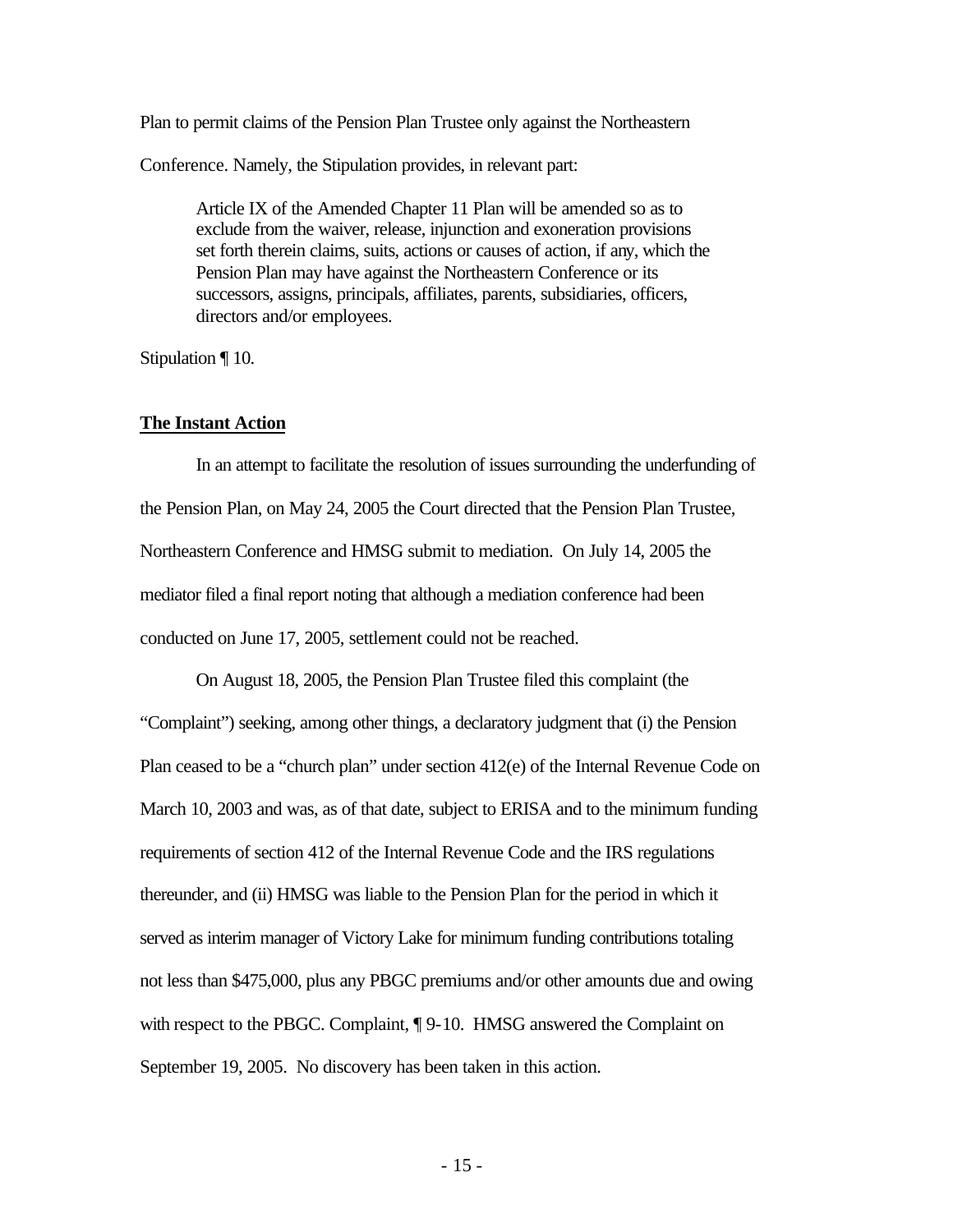#### **DISCUSSION**

### **I. Standards for Granting Summary Judgment**

Pursuant to Rule 56(c), incorporated by Bankruptcy Rule 7056(c), summary judgment should be granted to the moving party if the Court determines that "the pleadings, depositions, answers to interrogatories, and admissions on file, together with affidavits, if any, show that there is no genuine issue as to any material fact and that the moving party is entitled to judgment as a matter of law." *Celotex Corp. v. Catrett*, 477 U.S. 317, 106 S.Ct. 2548, 91 L.Ed.2d 265 (1986) (quoting Fed. R. Civ. P. 56(c)). A movant has the initial burden of establishing the absence of any genuine issue of material fact. *Id.*, 477 U.S. at 322-23. When ruling upon cross-motions for summary judgment, the court must evaluate each motion separately and must draw all reasonable inferences against the party whose motion is under consideration. *See Coach, Inc. v. Peters*, 386 F. Supp.2d 495, 497 (S.D.N.Y. 2005).

## **II. Standing**

HMSG contends that the Management Agreement "expressly provided that no third party rights would be created by HMSG's agreement to step in as interim manager of the nursing home," citing to Section 9.1 of the Management Agreement. Section 9.1 of the Management Agreement provides:

Non-Party Status. No person, firm, corporation, or entity which is not a party to this Agreement shall be entitled to rely upon or demand enforcement of any term, covenant, condition, agreement, or understanding set forth and contained herein.

The Pension Plan Trustee responds that he "does not sue based on the Management Agreement *per se*, but on the interlocking and combined bases of the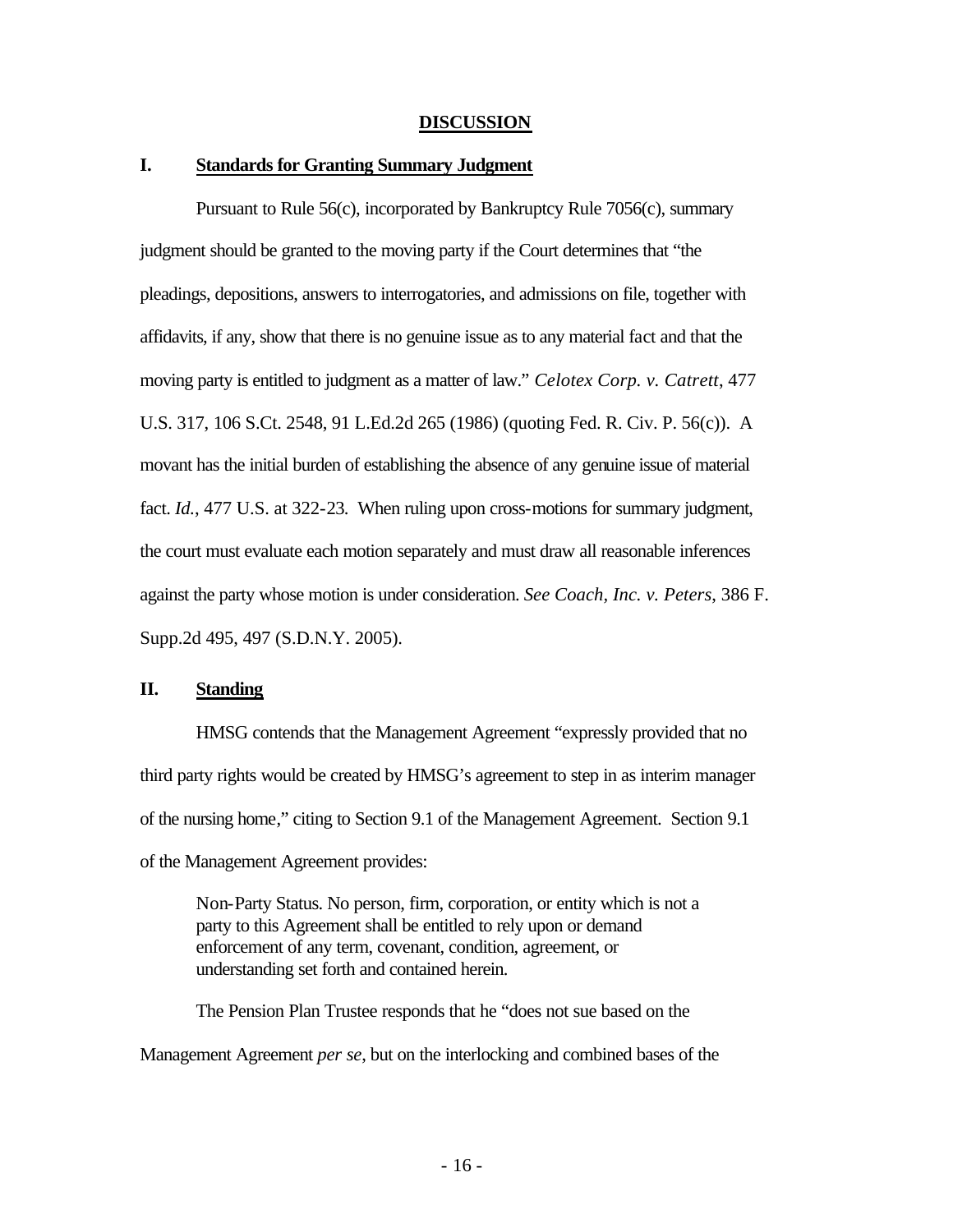Management Agreement, the Retirement Plan and ERISA." *See* Pension Plan Trustee's Memo of Law, page  $12<sup>6</sup>$ 

The Pension Plan Trustee cites to Section 11.04(l) of the Pension Plan, which authorizes and empowers the Pension Plan Trustee "To begin, maintain or defend any litigation necessary in connection with the administration of the [Pension] Plan . . . ." Because it is not disputed that the Pension Plan Trustee has standing to sue under the Pension Plan, this adversary proceeding can properly proceed on that basis. The Court rules only that the Pension Plan Trustee has standing to bring this adversary proceeding, though whether HMSG may be liable to the Pension Plan on any theory can not be decided without a trial.

### **III. Issues for Trial**

HMSG and the Pension Plan Trustee agree that HMSG did not adopt the Pension Plan in the APA. Thus, the only period during which HMSG may have been liable for funding the Pension Plan was the period between the date the Management Agreement was approved, March 10, 2003, and June 24, 2004, when HMSG became the owner of Victory Lake and specifically excluded the Pension Plan from the list of assumed liabilities in the APA.

HMSG insists that it never assumed the Pension Plan because assumption was not provided for in the Management Agreement. HMSG contends that prior to the Court's approval of the APA, Victory Lake was owned by the Northeastern Conference. The Pension Plan Trustee contends that when HMSG became the operator of Victory Lake and the employer of its employees under the Management Agreement, the employees of

 6 The Pension Plan Trustee's equitable arguments under ERISA are discussed briefly in Part III, *infra*.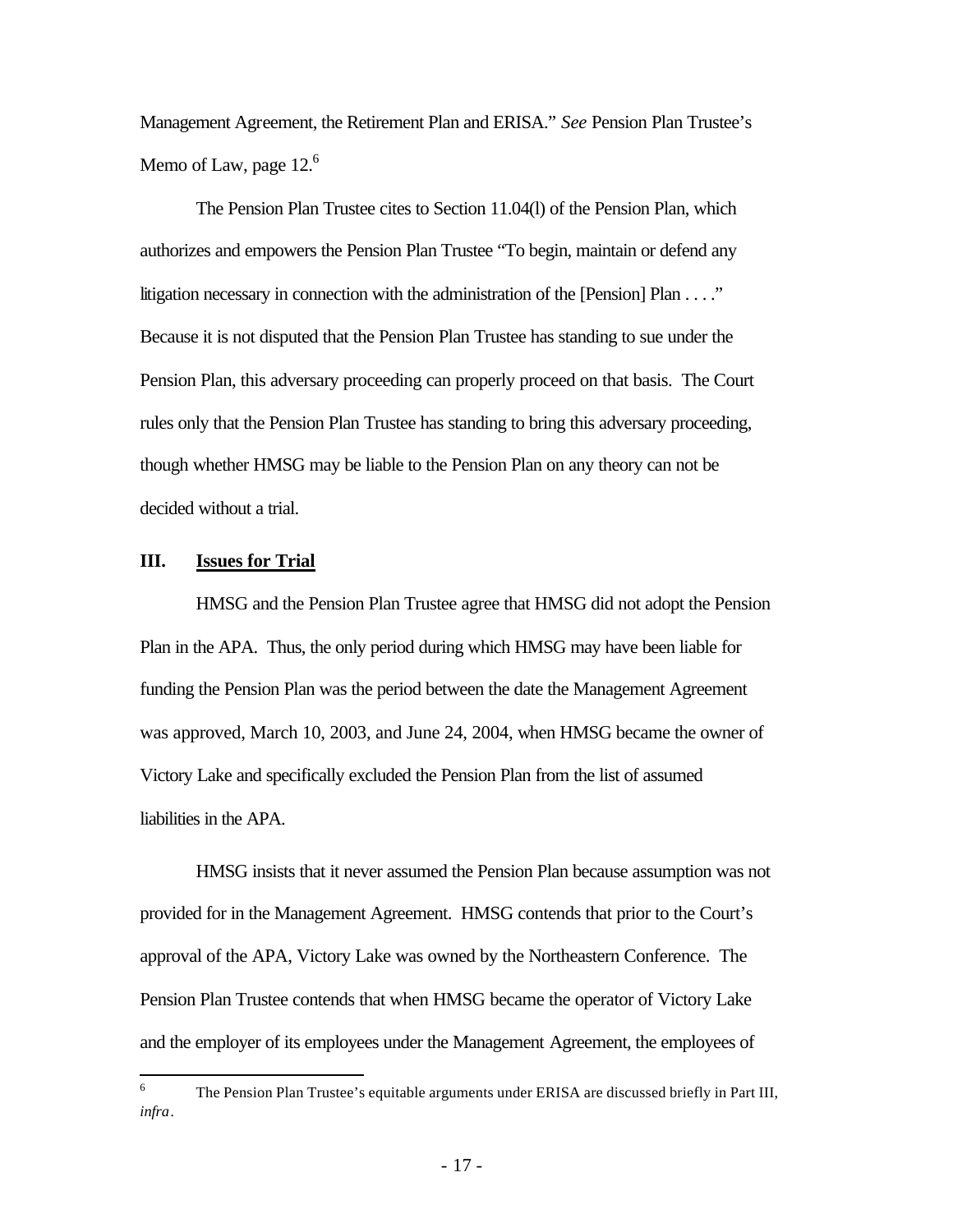Victory Lake were no longer employees of a "church or convention or association of

churches" and that:

Accordingly, effective March 10, 2003, when HMSG became the operator of the Nursing Home and the employer of its employees, the Retirement Plan no longer qualified as and therefore ceased to be a "church plan" within the meaning of section 414(e) of the Internal Revenue Code and was therefore no longer exempt from ERISA; the Retirement Plan became subject to the minimum funding requirements of section 412 of the Internal Revenue Code; and the benefits provided under the Retirement Plan were required to be protected and insured by PBGC.

Complaint, ¶40. This is the Pension Plan Trustee's strongest argument, and this is the

ultimate question that requires a trial.

The Court believes that three key issues at trial will be:

- 1. When did the Pension Plan's church plan status terminate?
- 2. What entity "maintained" or controlled the Pension Plan after termination of the Pension Plan's church plan status?
- 3. Did HMSG assume liability, explicitly or implicitly, for expenses of the Pension Plan?

As discussed above, 26 U.S.C. § 414(e) defines a church plan as: "a plan established and maintained . . . for its employees (or their beneficiaries) by a church or by a convention or association of churches which is exempt from tax under section 501 [of Title 26]." (emphasis added) In this case, the qualifying entity under Section 414(e) of the Internal Revenue Code was the Northeastern Conference. At the point the Pension Plan was no longer "maintained" or controlled by the Northeastern Conference (or another party that could not claim Northeastern Conference's status under Section 414(e)), a straight-forward reading of this section of the Internal Revenue Code suggests that the Pension Plan would cease to be a church plan. The point at which the Pension Plan's church status terminated is not clear. There is no dispute that HMSG would not qualify under Section 414(e) of the Internal Revenue Code; but it is not clear (and has not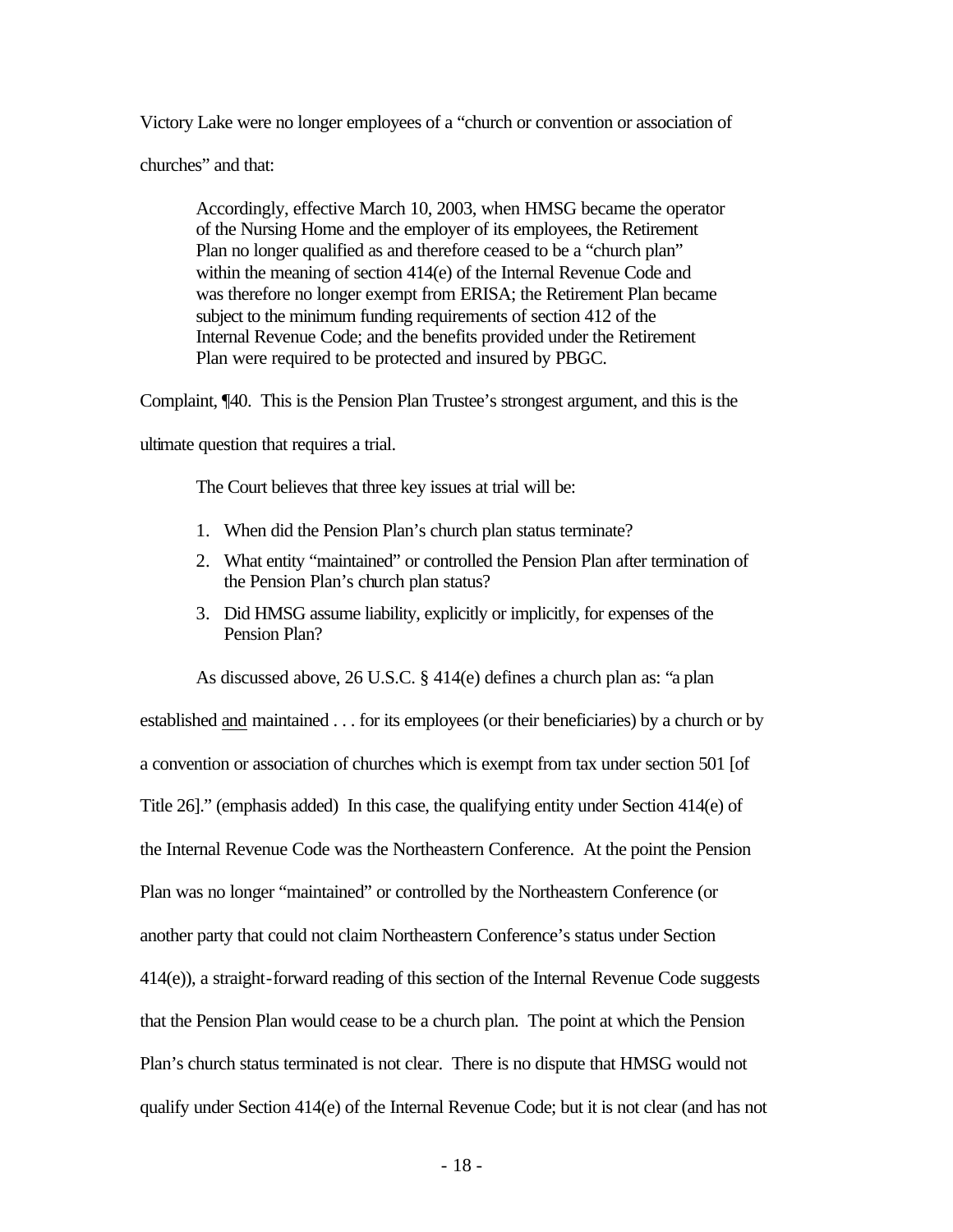been briefed) whether maintenance of the Pension Plan by the Chapter 11 Trustee would waive the church plan status. Section 1.2 of the Management Agreement states that HMSG performed the services under the Managing Agreement as an agent of the bankruptcy estate; Section 1.5 states that HMSG rendered services under the Managing Agreement as an independent contractor, subject to the supervision of the "Client," defined as "Northeastern Conference Nursing Home, Inc. d/b/a Victory Lake Nursing Center" and of this Court. As discussed below, the meaning of "maintenance," as used in Section 414(e) of the Internal Revenue Code is unsettled given the few published cases discussing the issue.

#### **A. Termination of "Church Plan" Status**

The Pension Plan Trustee claims that the Pension Plan's "church plan" status was terminated upon the effective date of the Management Agreement, and that termination of this status gave rise to funding obligations that were payable by HMSG based upon HMSG's undertaking in the Management Agreement to pay "all expenses incurred by the Facility or that become due on or after March 10, 2003."

HMSG rejects the Pension Plan Trustee's argument for several reasons. First, HMSG cites to the PBGC Statement. The PBGC Statement is potentially persuasive on this question because it was issued more than ten months after HMSG had assumed management of Victory Lake. However, the PBGC Statement relied upon two documents: (1) the Private Letter Ruling and (2) the December 21, 1995 Settlement Agreement among the PBGC, the Northeastern Conference, Victory Lake and the Pension Plan. The Pension Plan Trustee argues that the PBGC Statement relied upon stale information because the critical facts in the Private Letter Ruling had changed after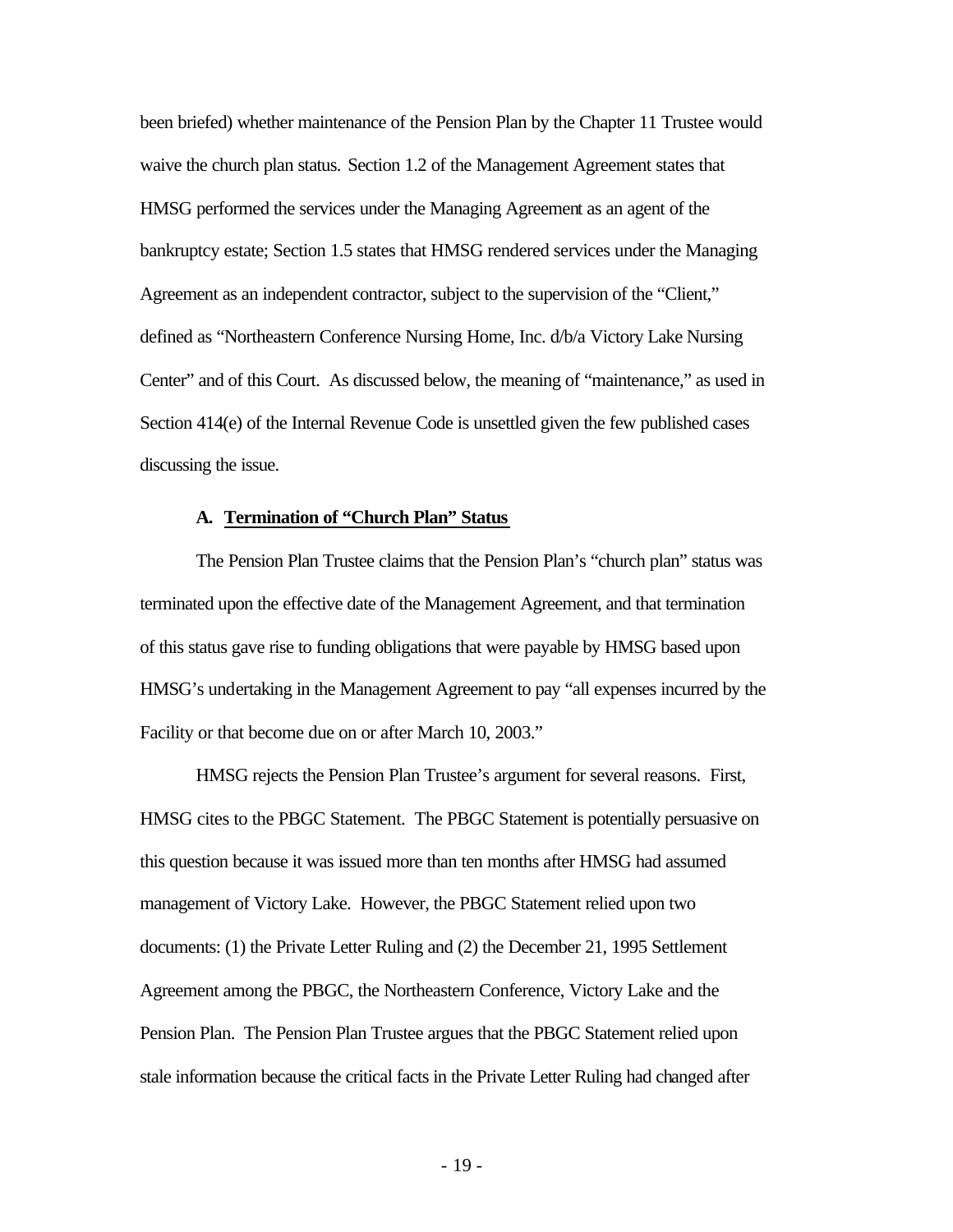this Court approved the Management Agreement.

# **1. The Private Letter Ruling**

In the Private Letter Ruling the IRS stated that it was relying upon certain "facts and

representations" that had been provided, including the following:

- Victory Lake was owned by the Northeastern Conference, "a religious corporation organized pursuant to the Religious Corporations Law" and exempt from taxation under Section 501(c)(3) of the Internal Revenue Code.
- Victory Lake "was established" by the Northeastern Conference, and Victory Lake was also exempt from taxation under Section 501(c)(3).
- "The business of [Victory Lake] is managed and carried out by its Board of Directors, which consists of eleven members, all of whom are members of [the Seventh Day Adventist Church] and [the Northeastern Conference]. The President and Chairman of the Board of Directors of [Victory Lake] is, and since inception always has been, the same individual who serves as President of [the Northeastern Conference]; the person filling the position of Secretary of [the Northeastern Conference] serves, and always has served, as the Secretary of [Victory Lake]; the Treasurer of [Victory Lake] is, and always has been, a pastor of [the Northeastern Conference]. These officers are members of [Victory Lake's] Board of Directors. The remaining Directors are also members of [the Northeastern Conference] and [the Seventh Day Adventist Church]. The Directors all serve as such by virtue of their affiliation to [the Northeastern Conference]."
- Victory Lake "is considered an affiliated operation of [the Northeastern Conference]" and "is listed in the official directory of [the Northeastern Conference]."
- The Pension Plan "was established by Victory Lake" and is "maintained and controlled by [Victory Lake's] retirement committee . . . which is comprised of the President, Secretary, Treasurer and Administrator of [Victory Lake]," and all members of the committee "are appointed . . . by the President of [Victory Lake].
- The sole purpose of [the retirement committee] is to manage the operation and administration of [the Pension Plan] in accordance with the [Pension] Plan documents.

Based upon the above representations, the IRS confirmed that the Pension Plan was then

a "church plan". In the course of the Private Letter Ruling, the IRS also stated that:

In order for an organization to have a qualified church plan, it must establish that its employees are employees or deemed employees of the church or convention or association of churches under section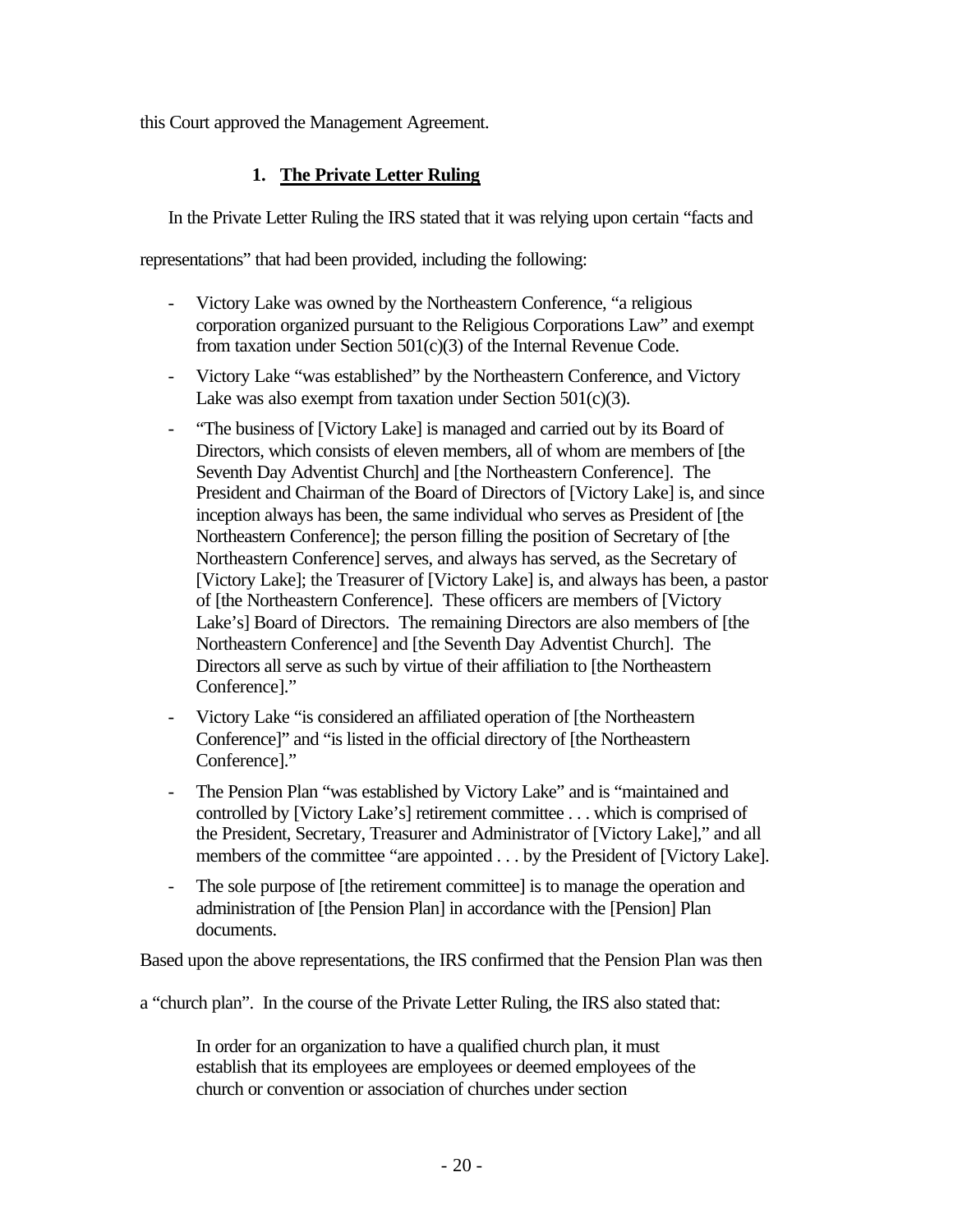414(e)(3)(B) of the code by virtue of the organization's affiliation with the church or convention or association of church and that the plan will be administered by an organization of the type described in section 414(e)(3)(A).

The organization described in Internal Revenue Code Section 414(e)(3)(A) is:

an organization, whether a civil law corporation or otherwise, the principal purpose or function of which is the administration or funding of a plan or program for the provision of retirement benefits or welfare benefits, or both, for the employees of a church or a convention or association of churches, if such organization is controlled by or associated with a church or a convention or association of churches.

The Private Letter Ruling held that as of June 15, 1994 the Pension Plan was a church plan; it is not dispositive of whether and when the Pension Plan ceased to be a church plan. It should be noted that, other than the historical information as to the establishment of Victory Lake and the Pension Plan, practically every other fact relied upon by the IRS in the Private Letter Ruling had changed by the time the Management Agreement became effective on March 10, 2003. For example, the business of Victory Lake was no longer managed and carried out by its Board of Directors but by the Chapter 11 Trustee and/or HMSG. The Pension Plan was apparently not being "maintained and controlled" by the retirement committee or administered by an organization described in Internal Revenue Code Section 414(e)(3)(A). After the Management Agreement, Victory Lake's employees were not "employees or deemed employees of the church or convention or association of churches under section 414(e)(3)(B)." At trial, relevant evidence will include the comparison of the facts relied upon by the Private Letter Ruling as they existed at the following points in time: (1) the commencement of the Chapter 11 Case, (2) the appointment of the Chapter 11 Trustee, (3) the effective date of the Management Agreement, (4) approval of the APA, and (5) termination of the Pension Plan. This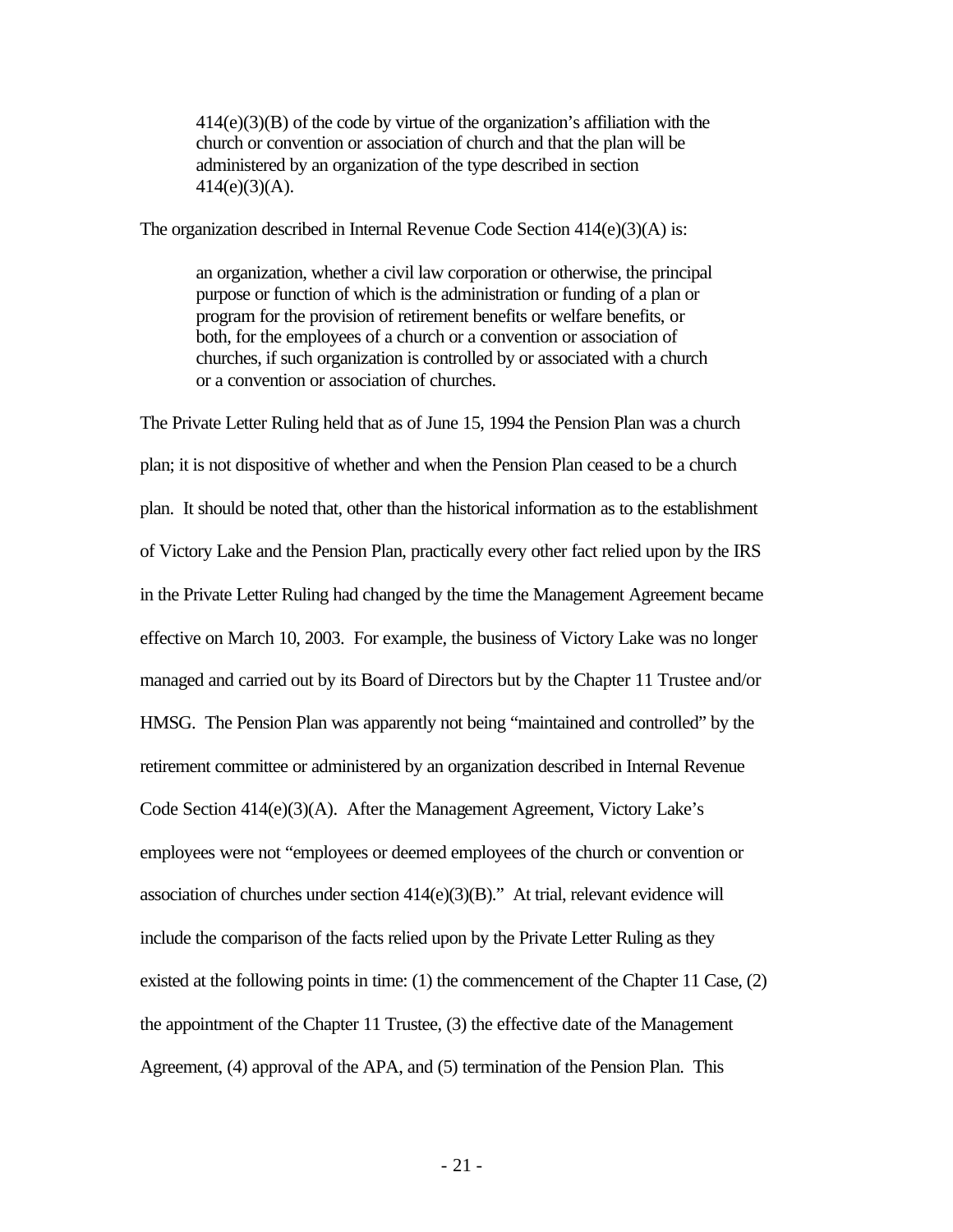evidence will reveal when the Pension Plan ceased to be a church plan and what entity or entities may have been liable to the Pension Plan for underfunding during those periods.

#### **2. The Settlement Agreement**

The Pension Plan Trustee also claims that the language cited by HMSG in the Settlement Agreement is inapplicable. As one of the recitations in the Settlement Agreement, the parties acknowledged their mutual "understanding that the [Pension] Plan, pursuant to ERISA  $\S$  4021(b)(3), will not hereafter be covered by the pension insurance program set forth in Title IV of ERISA, and hereby certify that they will not hereafter seek to make an election under the provisions of [Internal Revenue Code] § 410(d) to have the provisions of Title IV of ERISA apply to the Plan as if it were not a church plan." (emphasis added). The Pension Plan Trustee argues that because the Pension Plan was no longer a church plan once HMSG assumed management, no election under Section 410(d) of the Internal Revenue Code (to declare ERISA provisions applicable to a church plan "as if it were not a church plan") was necessary or even possible.The Court does not believe that the recitation in the Settlement Agreement can be used to foreclose argument that the Pension Plan was no longer a church plan.

Given the evidence submitted by the parties, summary judgment cannot be awarded to HMSG based upon the PBGC Statement, because the PBGC Statement apparently relied upon outdated documents and information. Of course, at trial the parties will be permitted to offer competent evidence to show what the PBGC may or may not have been aware of when it opined in the PBGC Statement that the Pension Plan was still a church plan.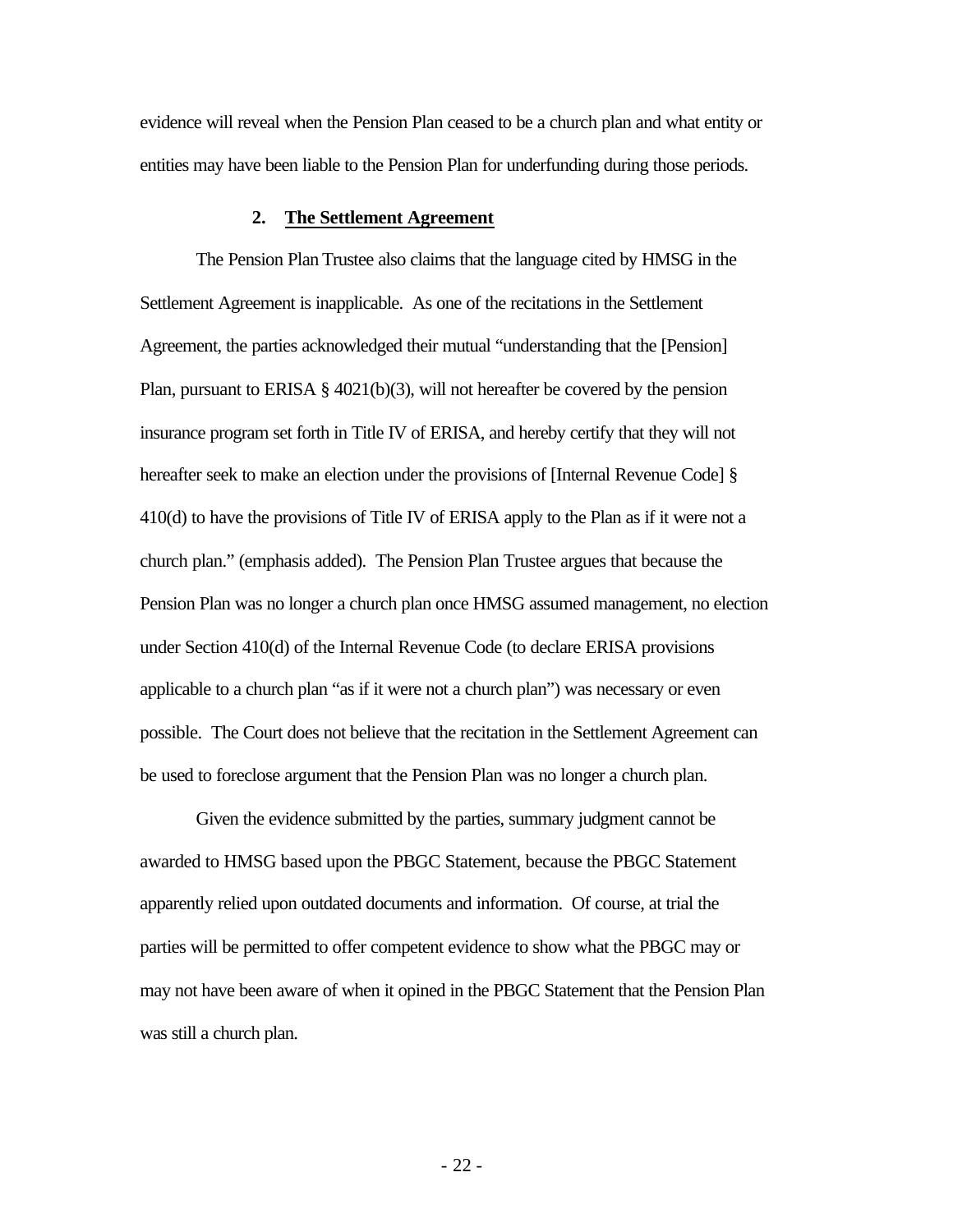### **B. Who "Maintained" or Controlled the Pension Plan?**

ERISA and the Internal Revenue Code define a "church plan" according to the entity that maintains the plan. *See* 29 U.S.C. §§ 1002(33)(A), 1321(b)(3); 26 U.S.C. § 414(e). A trial will be necessary to determine who "maintained" or controlled the Pension Plan during the period of the Management Agreement.

As support for its contention that it had no role in the administration of the Pension Plan or, ultimately, the termination of the Pension Plan, HMSG argues that Victory Lake, through the Chapter 11 Trustee, never gave up its governing role in the Pension Plan, and that the Chapter 11 Trustee retained some control and oversight of the Pension Plan even after entering into the Management Agreement with HMSG. HMSG extends this reasoning by arguing that had HMSG been responsible for the Pension Plan, HMSG instead of the Chapter 11 Trustee would have been responsible for seeking termination of the Pension Plan. HMSG asserts that the actions of the Chapter 11 Trustee and Pension Plan Trustee in connection with the Termination Motion "belie the current allegations that the Pension Plan ceased to be a church plan." HMSG's Memo of Law, p. 14. HMSG reasons that termination of a pension plan would be governed by ERISA unless the Pension Plan was not a church plan. "Therefore, if the Pension Plan was not a church plan but rather was a covered Title IV pension plan, the Pension Plan would have to have been terminated in accordance with the termination provisions of Article IV." *Id.* at 14-15.

The Pension Plan Trustee also relies on the circumstances surrounding the Termination Motion to prove the opposite proposition. The Chapter 11 Trustee initially sought termination of the Pension Plan retroactive to March 10, 2003 "which was the

- 23 -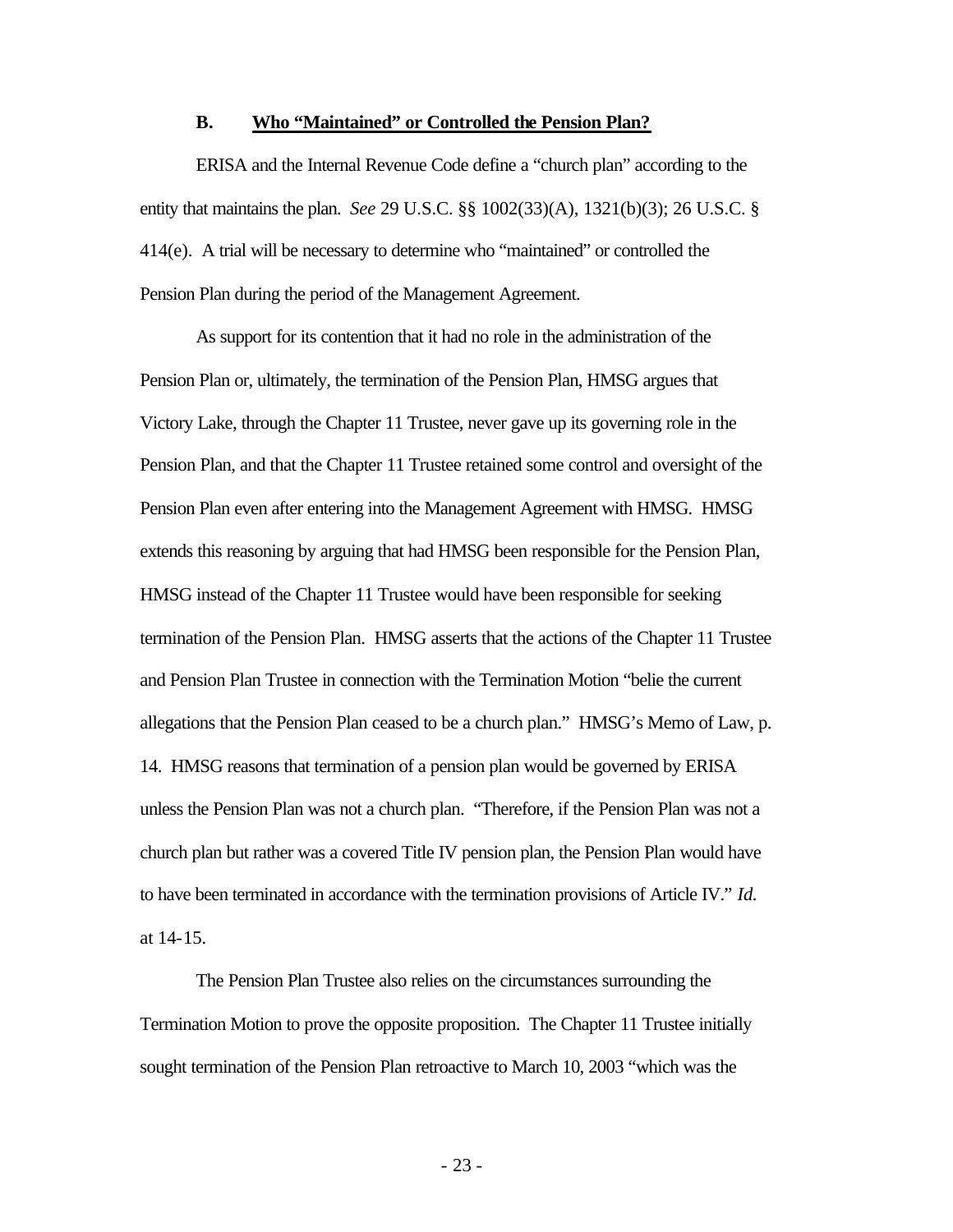date on which HMSG became the operator of the nursing home for its own account, and, under the terms of its Management Agreement with the Trustee, became the employer of the debtor's employees." Termination Motion, ¶21. The Chapter 11 Trustee also stated that: "HMSG is unwilling to fund the Pension Plan after it becomes the owner of the debtor's nursing home" (emphasis added). The Pension Plan Trustee offers the Chapter 11 Trustee's statements in the Termination Motion as evidence that the Chapter 11 Trustee viewed HMSG as the party that was liable for funding the Pension Plan during the period of the Management Agreement.

On December 1, 2003 the Pension Plan's counsel (now the counsel to the Pension Plan Trustee) filed a response to the Termination Motion on the grounds that retroactive termination "could be interpreted to relieve HMSG of a liability which it expressly assumed, to the detriment of participants and without any benefit to the estate." Response of Pension Plan, p. 10. The Pension Plan's counsel also stated in that motion that it "may have a claim against HMSG for contributions required to have been made from that date forward." *Id.*

The January 8, 2004 Stipulation between the Pension Plan and the Chapter 11 Trustee, which resolved all disputes between those parties regarding the Pension Plan provided that termination of the Pension Plan would be effective as of the effective date of the Chapter 11 Plan. The effective date of the Chapter 11 Plan was on or about June 25, 2004, which was the last day after the termination of the Management Agreement period and the first date that HMSG became the owner of Victory Lake.

In Paragraph 10 of Stipulation the Chapter 11 Trustee agreed to amend the Chapter 11 Plan to exclude from the broad release provisions any claim that the Pension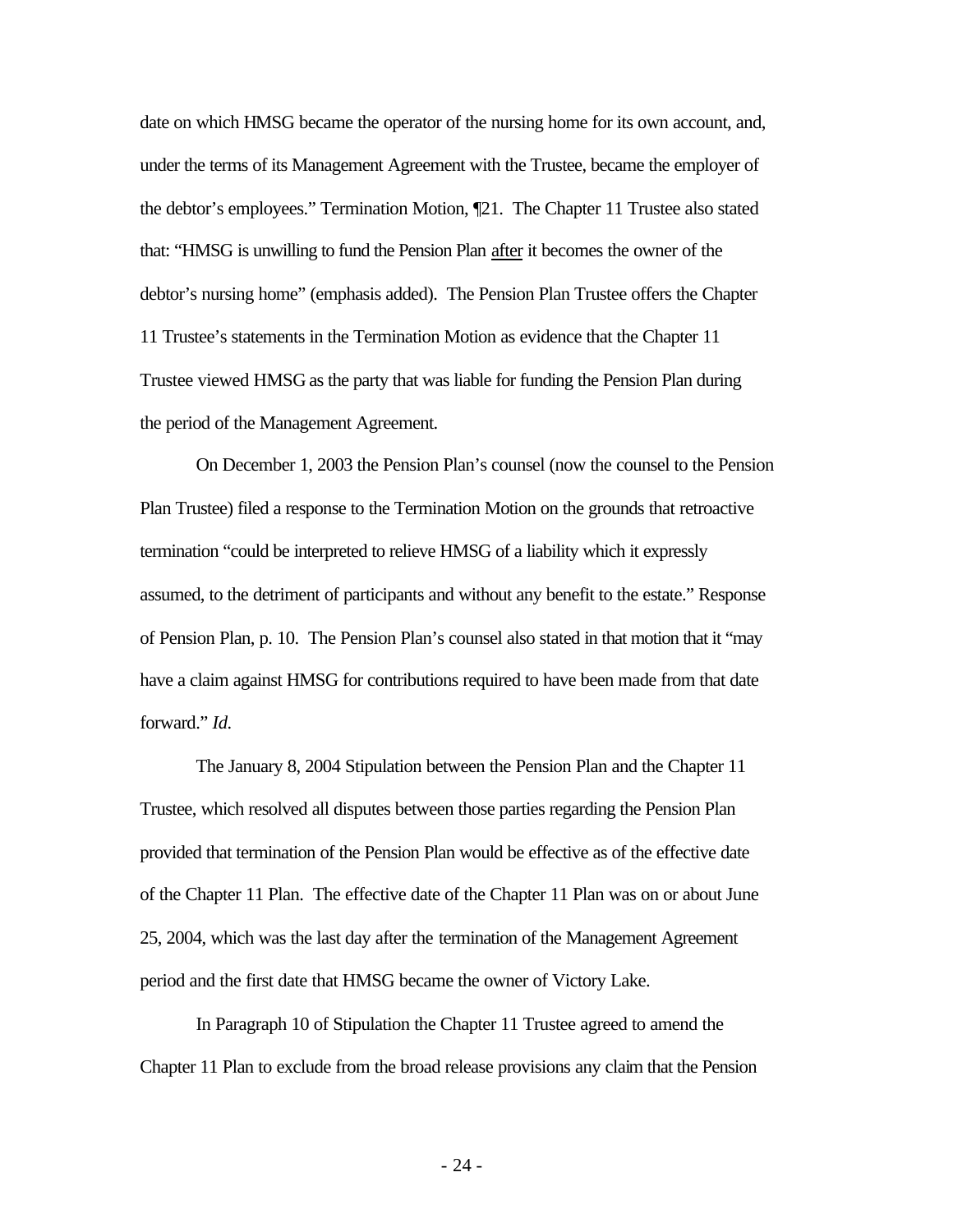Plan may have against the Northeastern Conference. A similar exclusion was not

provided for HMSG. HMSG argues that this fact is probative of the intent to release

HMSG from any Pension Plan liability. However, Paragraph 7 of the Stipulation states:

Neither Termination nor anything in this Stipulation or in any Order approving this Stipulation shall directly or indirectly preclude or be deemed to preclude the Pension Plan from asserting and prosecuting at no cost to the debtor, the Estate or the Trustee, any and all claims it may have against persons and entities other than the debtor, the Estate the Creditors' Committee and the Trustee and their respective attorneys and other courtapproved professionals.

HMSG did not file a response to the Termination Motion or to the January 8, 2004 Stipulation.<sup>7</sup>

In addition to the other evidence presented on the issues set forth in Part III A. and C of this decision, on the question of who "maintained" or controlled the Pension Plan during the period of the Management Agreement, the Court will consider the Termination Motion and the Stipulation, along with other competent evidence of the circumstances surrounding the termination of the Pension Plan, such as (1) the negotiations that lead to the January 8, 2004 Stipulation and the Chapter 11 Trustee's withdrawal of the request for retroactive termination, and (2) communications, if any, with HMSG. It is also anticipated that the considerations in *Hightower v. Texas Hosp.*  Ass'n, 65 F.3d 443 (5<sup>th</sup> Cir. 1995) and the factors set forth in *Lown v. Cont'l Cas. Co.*, 238 F.3d 543 (4th Cir. 2001) (each discussed at Part III.C.1., *infra*) will guide the Court's decision of the issue of maintenance and control.

 $\overline{a}$ 

<sup>7</sup> HMSG initially claimed that its counsel was not served with the Termination Motion. HMSG now retracts this claim but argues that "frankly whether or not HMSG was served with the papers in the termination proceedings is immaterial to the adjudication of this case." HMSG's Reply Memorandum, p. 12, n. 7.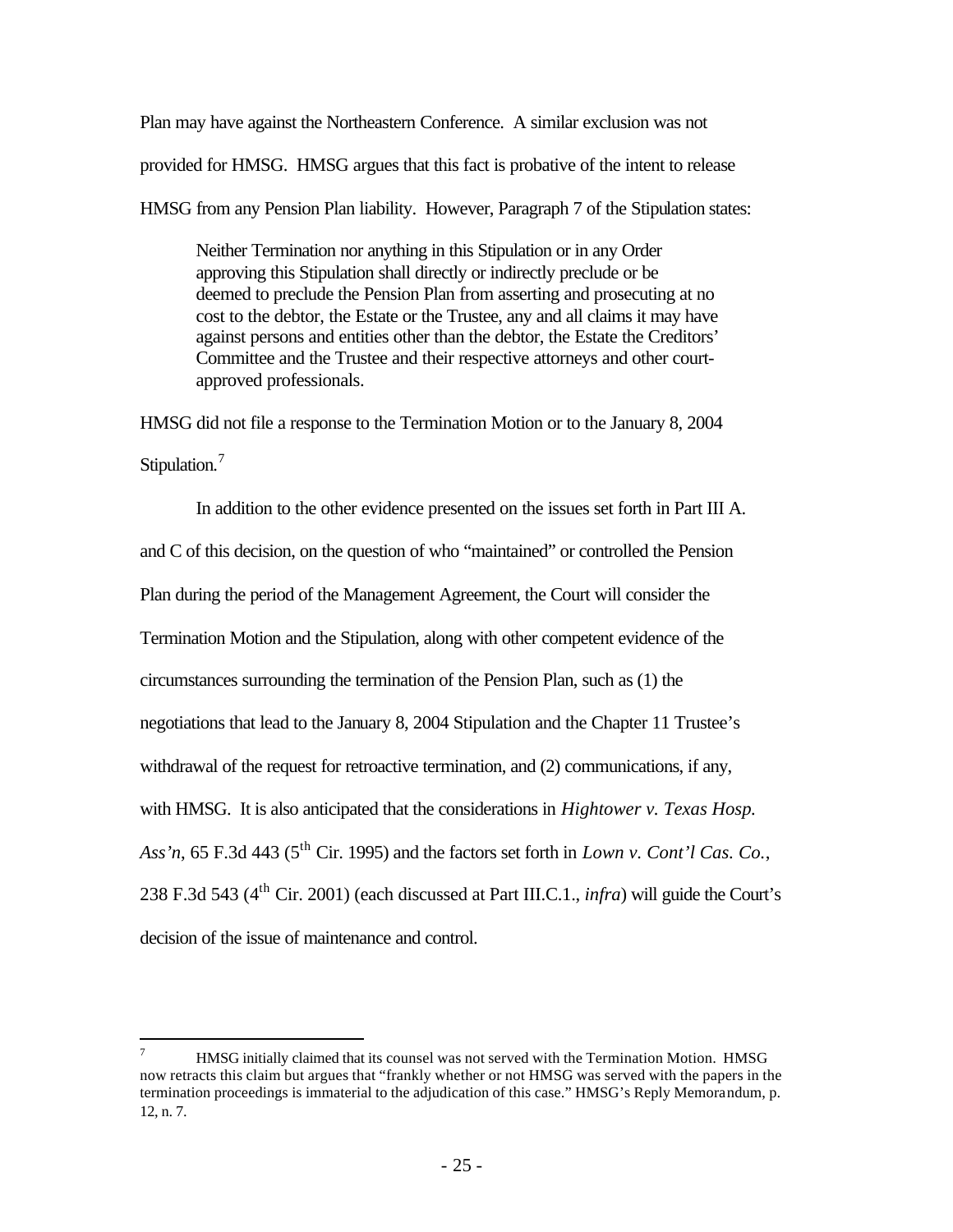# **C. Liability for Pension Plan Expenses**

# **1. Assumption of Pension Plan**

HMSG argues that it was not an Employer, Plan Sponsor or Participating

Employer as those terms are defined in the Pension Plan. HMSG cites to the following

provisions in the Pension Plan:

- The only persons entitled to participate in the Pension Plan were eligible "Employees." Pension Plan § 2.01.
- "Employee" is defined under the Pension Plan as "any person who is employed by the Employer or a Participating Employer." Pension Plan § 1.17(a).
- The Pension Plan specifically provides for contributions to be made by the "Employer" and "any Participating Employers." Pension Plan § 8.08.
- "Employer" and "Plan Sponsor" are defined as Victory Lake. Pension Plan § 1.18.
- A "Participating Employer" is defined as "any organization which has adopted this Plan and Trust in accordance" with the Pension Plan's procedures. Pension Plan § 1.18.
- An organization adopts the Pension Plan and qualifies as a Participating Employer only by written resolution and with the consent of the Plan Sponsor, Victory Lake. Pension Plan § 8.07.

HMSG argues that it could not be construed to be an Employer, Plan Sponsor or

Participating Employer as those terms are defined in the Pension Plan. HMSG argues

that the Pension Plan defines the "Employer" as Victory Lake Nursing Home, so that

HMSG cannot be the Employer responsible for making contributions. Likewise, HMSG

claims that when the employees became employees of HMSG, they were no longer

"Employees" of Victory Lake. Moreover, HMSG argues it didn't become a

"Participating Employer" under the Pension Plan because it did not adopt the Pension

Plan in accordance with the procedures set forth in Section 8.07 of the Pension Plan,

which require a written resolution and the consent of the Plan Sponsor.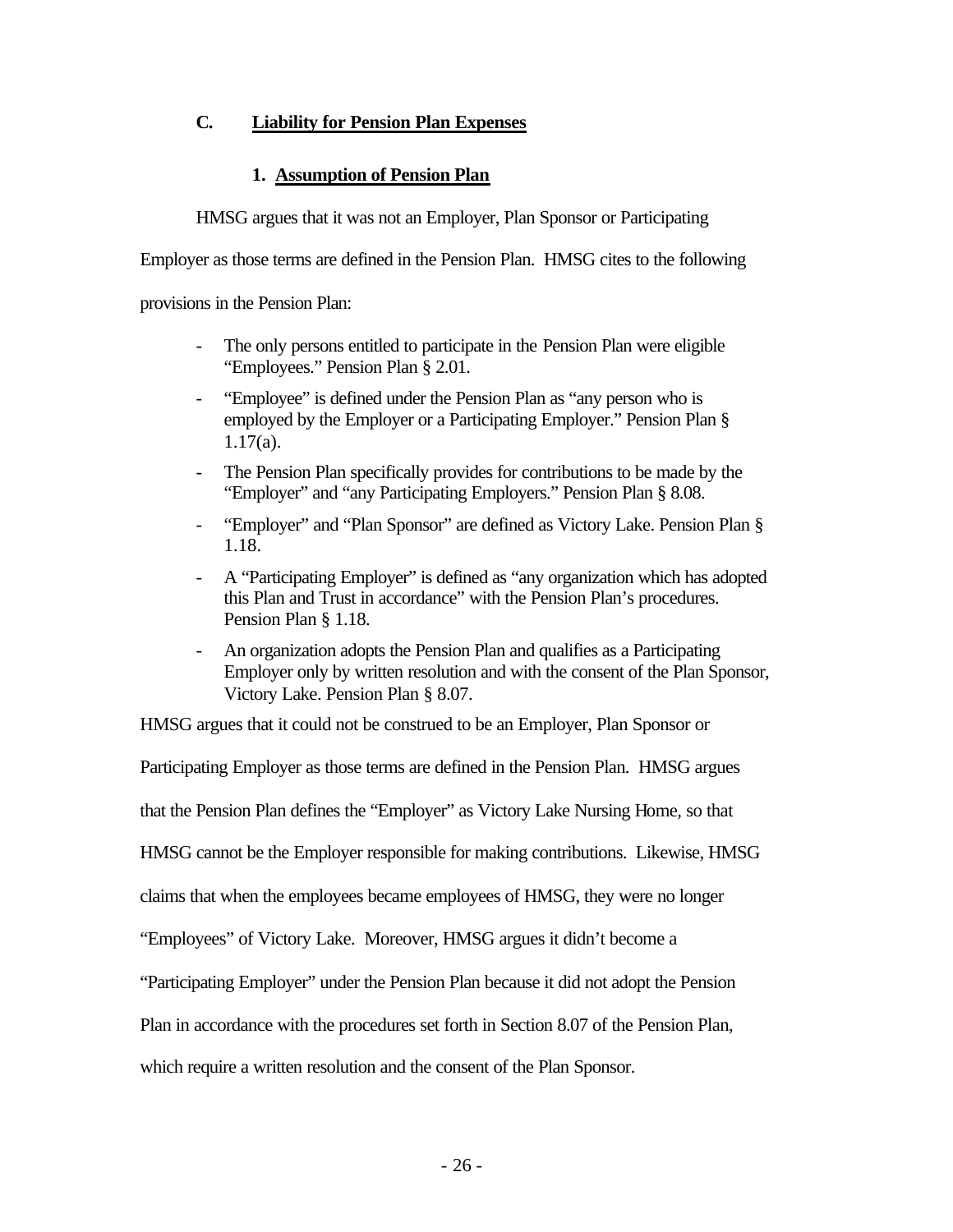The Pension Plan Trustee answers that HMSG nevertheless assumed

responsibility for funding the Pension Plan pursuant to section 1.4 of the Management

Agreement, captioned "Profits and/or Losses" which required that HMSG:

[S]hall be responsible for all expenses incurred by the Facility or that become due on or after March 10, 2003, on an accrual basis in accordance with Generally Accepted Accounting Principles during its period of operation of the Facility under this Agreement and shall retain all income received by the Facility during Manager's period of operation of the Facility under this Agreement. Without limiting the generality of the foregoing the Manager shall make the adequate protection payments that become due and payable to the New York State Housing Finance Agency on and after the date hereof during the term of this Agreement. Manager shall pay all accounts payable and expenses of the Facility when due and payable.

(emphasis added). The Pension Plan Trustee also offers the following arguments:

- Section 2.3 of the Management Agreement authorized HMSG to "contract on behalf of the Facility, in the name of the Facility. . ."
- Section 2.5 of the Management Agreement authorized HMSG "to hire on behalf of the Facility, in the name of the Facility" and provides, in part, "All operational employees shall become and remain employees of [HMSG] so long as this Agreement is in effect or until such time as [HMSG] purchases the Facility. . ."
- Section 4.4 of the Management Agreement requires HMSG to "comply with all federal, state and local laws, rules and regulations and requirements which are applicable to the Facility . . ."
- According to paragraph 21 of the Termination Motion, HMSG operated the Nursing Home "for its own account".
- HMSG continued the operations of the Nursing Home in the same location, and under the same name.

Pension Plan Trustee's "Statement of Disputed and Undisputed Material Facts," ¶4.

Thus, the Pension Plan Trustee argues that Victory Lake Nursing Home is not defined in

the Pension Plan, and MSG became Victory Lake Nursing Home for all purposes, and

therefore the "Employer" as defined in the Pension Plan:

HMSG was not merely hired to manage the Nursing Home for a fee. It became the operator of the Nursing Home, entitled to the profits and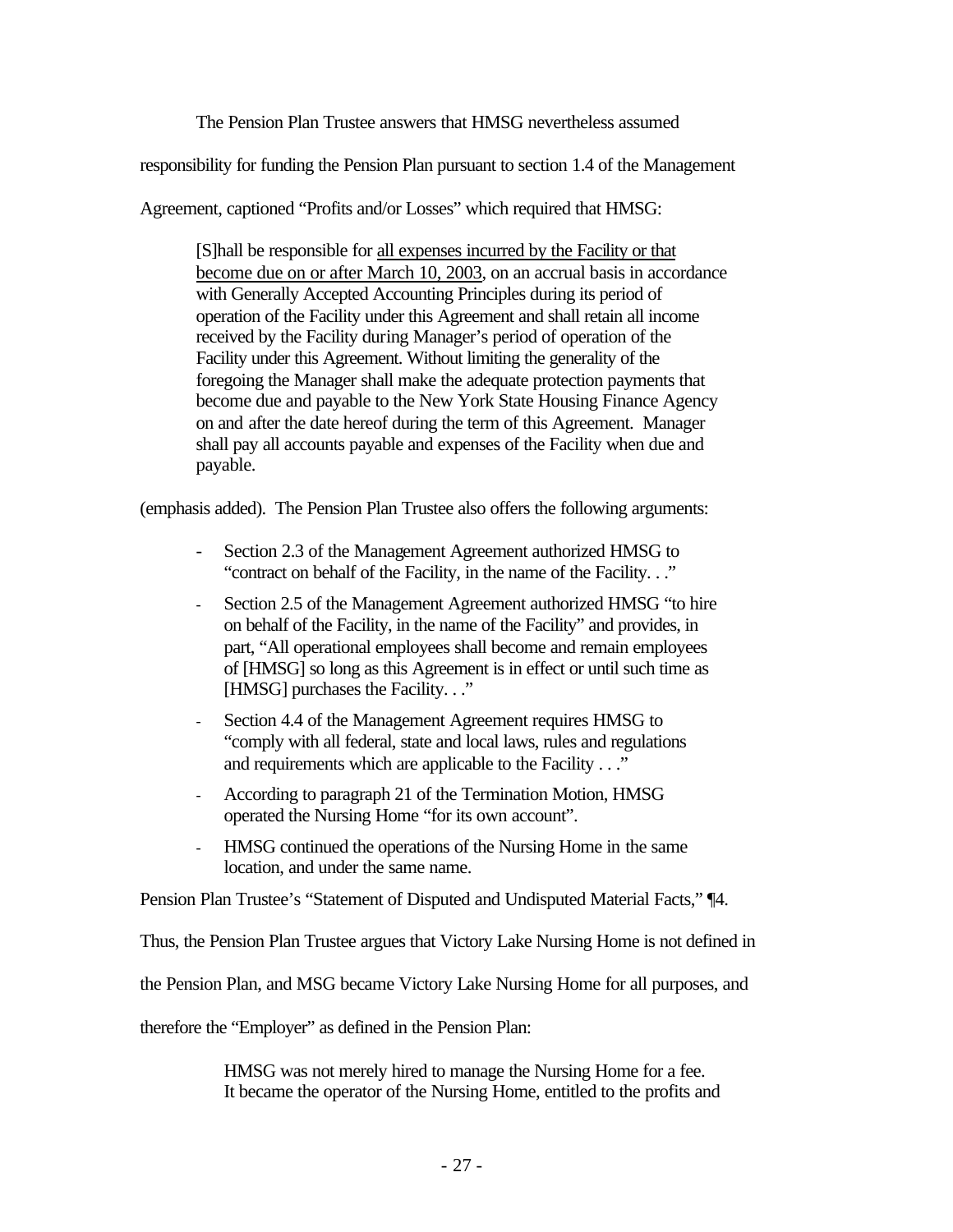responsible for the losses, and thereby enjoyed all the rights and suffered the responsibilities of that status.

Pension Plan Trustee's Memo of Law, p. 27. Thus, the Pension Plan Trustee argues that there was "substantial continuity" in the nature, operation and identity of the business before and after March 10, 2003 so that "in the eyes of the law, HMSG, *d/b/a Victory Lake Nursing Home,* was responsible for the Nursing Home's obligations whether or not it signed a particular agreement to become responsible." *Id.* at 28.

HMSG argues that cases supporting the Pension Plan Trustee's "substantial continuity" argument are inapposite and that liability has only been imposed on a subsequent employer in the context of (1) a sale and purchase, or transfer, of assets (as opposed to a management contract), or (2) a mere technical change in the identity of a single corporation. It is true that those cases decided the "substantial continuity" question in different, fact-specific scenarios. This Court does not read the cases cited by the Pension Plan Trustee as inconsistent with the legal proposition for which they are offered. It is the opinion of this Court that restricting substantial continuity to the circumstances listed by HMSG would result in the elevation of form over substance. In fact, in one of the cases cited by the Pension Plan Trustee, the Second Circuit noted in passing that: "It has since been decided, furthermore, that '[s]o long as there are other indicia of "substantial continuity," the way in which a successor obtains the predecessor's assets is generally not determinative of the "substantial continuity" question'." *Stotter Div. of Graduate Plastics Co., Inc. v. Dist. 65, United Auto Workers, AFL-CIO*, 991 F.2d 997, 1001, n. 1 (2d Cir. 1993) (quoting *Fall River Dyeing & Finishing Corp. v. NLRB*, 482 U.S. 27, 44 n. 10, 107 S.Ct. 2225, 2237 n. 10, 96 L.Ed.2d 22 (1987)).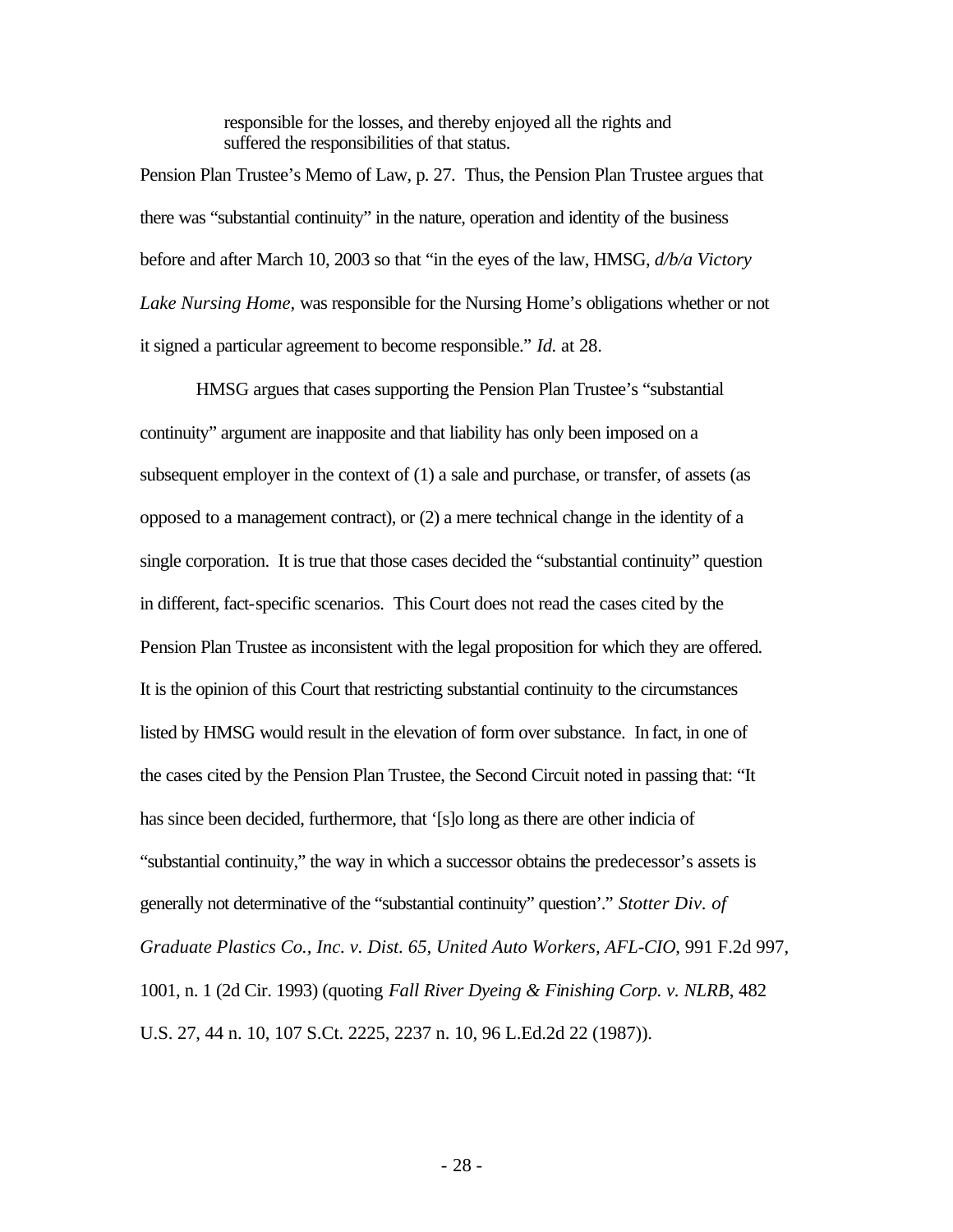Another case cited by the Pension Plan Trustee sets forth the factors that courts

have used to determine "whether there is 'substantial continuity' between the

enterprises":

These factors include whether there has been a substantial continuity of the same business operation; whether the new employer uses the same plant; whether the same or substantially the same work force is employed; whether the same jobs exist under the same working conditions; whether the same supervisors are employed; whether the same machinery, equipment, and methods of production are used; and whether the same product or service is offered. . . . It is not necessary for all of these factors to be present if, under the totality of the circumstances, there is substantial continuity between the old and new enterprise. . . .

Other courts use a similar analysis, but speak in terms of the second employer being the "alter ego" of the signatory. . . . **Whatever the standard, the factual question is whether the difference between the two entities is based on technical structure rather than an actual, substantive change in ownership or management**.

*Or. Laborers-Employers Health & Welfare Trust Fund v. All State Indus. and Marine* 

*Cleaning, Inc.*, 850 F.Supp. 905, 909 (D. Or., 1994) (emphasis added) (citations omitted).

The factors relied upon in this case could be applied to find substantial continuity even where there was no "actual, substantive change in ownership or management," and those factors potentially could be applied where the new "employer" is a Chapter 11 Trustee or a corporation that operates under a management agreement, employing the same work force, with the intention to purchase the assets at a later time. *Id.* The case also confirms that substantial continuity cases must be decided "under the totality of the circumstances" and is necessarily a fact-intensive inquiry. *Id.*

A material issue of fact exists as to whether there was substantial continuity such that HMSG became Victory Lake and therefore potentially liable under the Pension Plan as the "Employer". As discussed above, in addition to evidence of "substantial continuity" in HMSG's operation of Victory Lake under the Management Agreement, the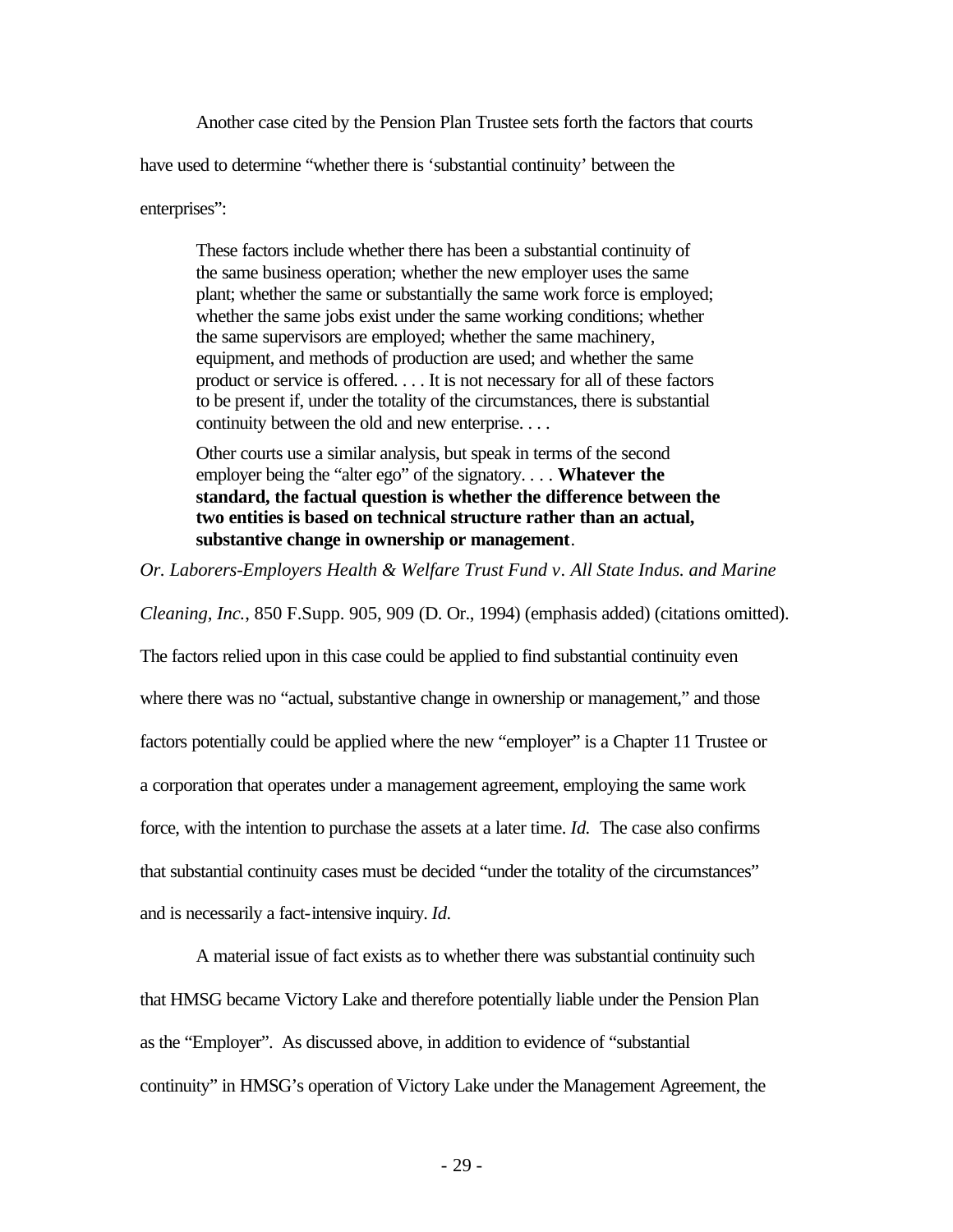Court will consider evidence as to whether the Chapter 11 Trustee or some entity other than HMSG continued to control, monitor or maintain the Pension Plan up to the point when the Pension Plan was terminated.

HMSG also argues that "[t]o become a 'Plan Sponsor' under the Pension Plan, HMSG would have to have taken express, affirmative and intentional steps to assume the Pension Plan, which it never did." HMSG's Memo of Law, p. 8. For this proposition, HMSG cites *Hightower v. Texas Hosp. Ass'n*, 65 F.3d 443 (5<sup>th</sup> Cir. 1995), a case that is not particularly helpful to HMSG. In *Hightower*, the Fifth Circuit affirmed the district court's finding that an entity that leased a government-established hospital assumed responsibility for surplus funds created by the lessor's termination of the hospital employees' retirement plan. Similar to the "church plan" exemption at issue in this case, the retirement plan in *Hightower* was established by a government entity and exempt from the provisions of ERISA as a "governmental plan". *Id.* at 447. However, as HMSG asserts, *Hightower* is distinguishable from this case because the lessor expressly assumed responsibility for the pension plan. *Id.* at 448-49. Once the lessor assumed responsibility for the pension plan, the plan was no longer the responsibility of a governmental entity, and became subject to the provisions of ERISA. The Fifth Circuit based its ruling on the lessor's assumption of the pension plan, notwithstanding the lessor's "limited involvement" with the pension plan after assuming it and lessor's argument that it did not "maintain" the plan. *Id.* at 449. The Fifth Circuit explained its reasoning:

It is this court's opinion that the result reached herein comports with the general goals of the statute and further protects the employees of the pension plan. To hold otherwise could well frustrate the goals, intent and purposes of ERISA. The statute was designed to prevent the known past abuses and possible future mismanagement of employee retirement plans. Government plans received an exemption from ERISA because of their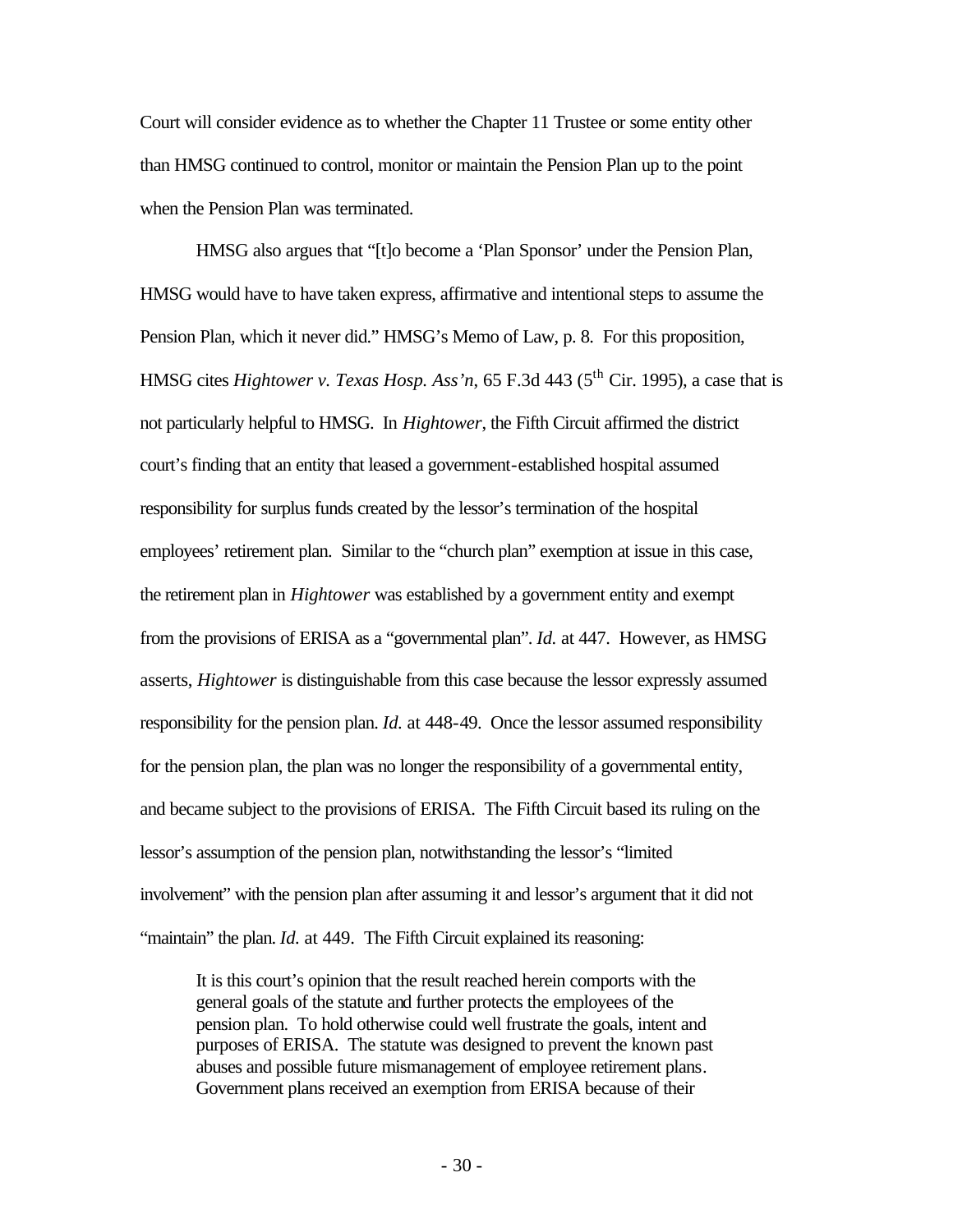ability to tax and thereby avoid the pitfalls of underfunding. . . . Once the [lessor] executed the lease, the [government entity] no longer had responsibility to maintain the Plan or the ability to tax to avoid possible Plan underfunding.

This court finds that under the facts before us, once the [lessor] assumed control of a previously exempt pension plan and the employees of that Plan through the Lease Agreement, that Plan lost its exempt status and became a covered plan subject to the provisions of Title IV of ERISA.

*Id.* at 449-50 (emphasis added) (citations to legislative history omitted).

The Pension Plan Trustee cites *Lown v. Cont'l Cas. Co.*, 238 F.3d 543 (4<sup>th</sup> Cir.

2001). Lown, a claimant under a retirement plan, challenged the Fourth Circuit's federal

question jurisdiction by contending that the plan in question was a church plan, rather

than an ERISA plan. The Fourth Circuit resolved the issue using the following standards:

[ERISA] defines church plans to include plans "maintained by an organization, whether a civil law corporation or otherwise, … if such organization is controlled by or associated with a church or a convention or association of churches." [29 U.S.C. § 1002(33)(C)(i)]. An organization is controlled by a church when, for example, a religious institution appoints a majority of the organization's officers or directors. 26 C.F.R. §  $1.414(e) - 1(d)(2)$  (2000). To be "associated with a church," the corporation must share "common religious bonds and convictions with that church or convention or association of churches." 29 U.S.C. § 1002(33)(C)(iv).

*Id.* at 547. The pension plan in *Lown* was established and originally maintained by a hospital affiliated with the South Carolina Baptist Convention, but the hospital's board voted to remove itself as an agency of the Convention. The Fourth Circuit found that the hospital was not controlled by the Convention because the Convention did not appoint or approve a majority of the hospital's board or officers, and Lown could not point to any other factors indicating that the Convention controlled the hospital. *Id.* at 548. Next, the Fourth Circuit considered whether the hospital remained associated with the Convention due to sufficiently "common religious bonds and convictions." *Id.*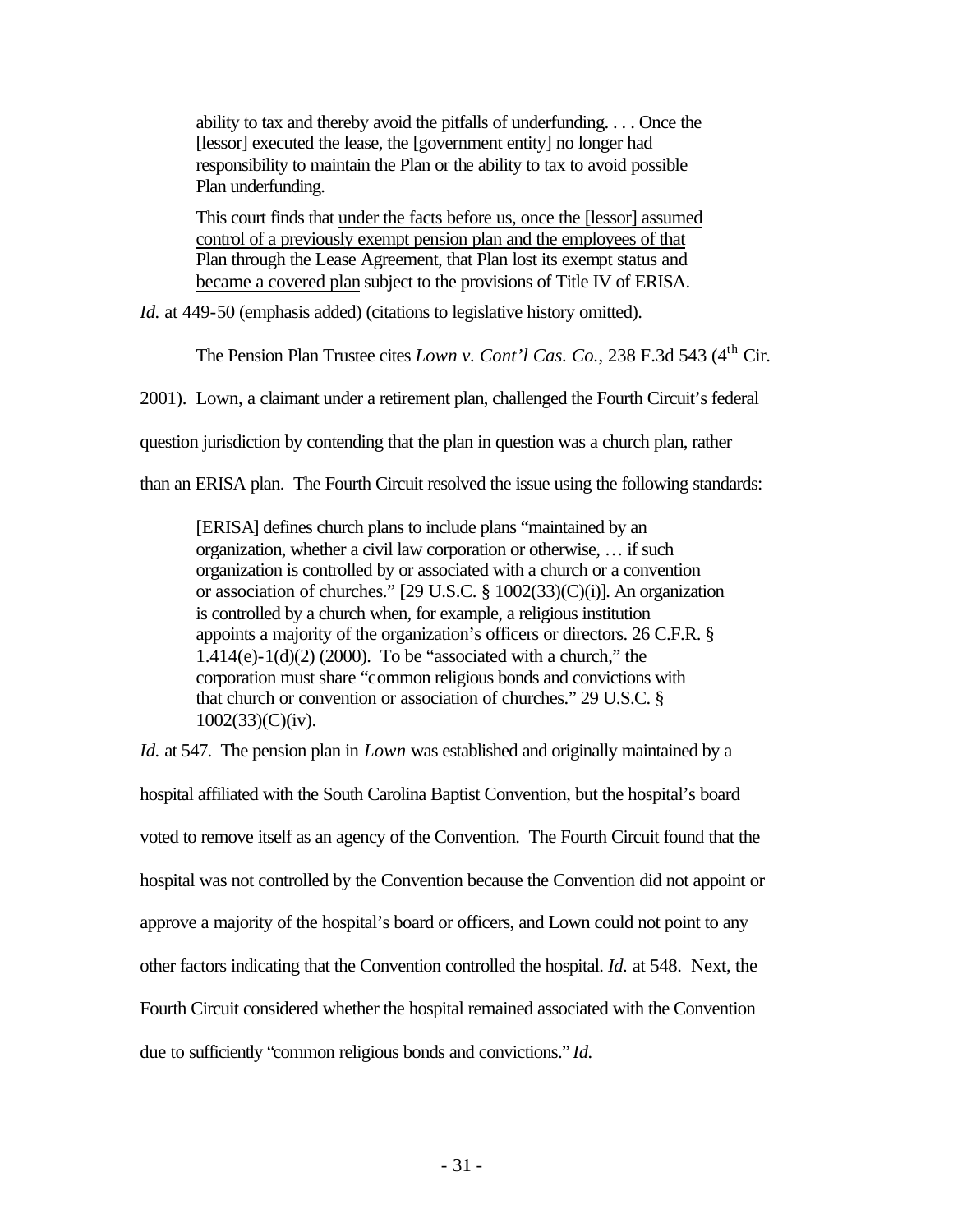In deciding whether an organization shares such common bonds and convictions with a church, three factors bear primary consideration: 1) whether the religious institution plays any official role in the governance of the organization; 2) whether the organization receives assistance from the religious institution; and 3) whether a denominational requirement exists for any employee or patient/customer of the organization.

Because the hospital no longer met any of the three criteria, the hospital's retirement plan was no longer a "church plan," but had become an ERISA plan.

While not conclusive on the facts of this case, *Hightower* and *Lown* do seem to agree that once the entity that originally qualified the pension plan for "church plan" status relinquishes control of the pension plan or is no longer associated with the operating entity, the pension plan's exempt status is lost.

### **2. Management Agreement Negotiations**

A good deal of time was spent at oral argument, and in the parties' memoranda, discussing whether HMSG's agreement in Section 1.4 of the Management Agreement to "be responsible for all expenses incurred by the Facility" is ambiguous. This is an important threshold issue when suing under the Management Agreement, because the Management Agreement contains a merger clause that precludes the introduction of parole evidence unless a provision is ambiguous. HMSG argued:

[B]ecause the Pension Plan was a church plan for which no minimum contributions were required it is clear that the Pension Plan could not have been thought to be an "expense of the Facility" for which HMSG was to become responsible under the Management Agreement. But if it were nonetheless possible to construe the term "expense" as used in the Management Agreement to include the Pension Plan – and we submit it is not reasonably possible – extrinsic or parole evidence is clearly admissible to help resolve this ambiguity notwithstanding the merger clause.

HMSG's Reply Memorandum of Law, p. 9. The Pension Plan Trustee also took the position that the phrase is perfectly clear: "all expenses incurred by the Facility" include any expenses relating to pension plan funding requirements. Notwithstanding each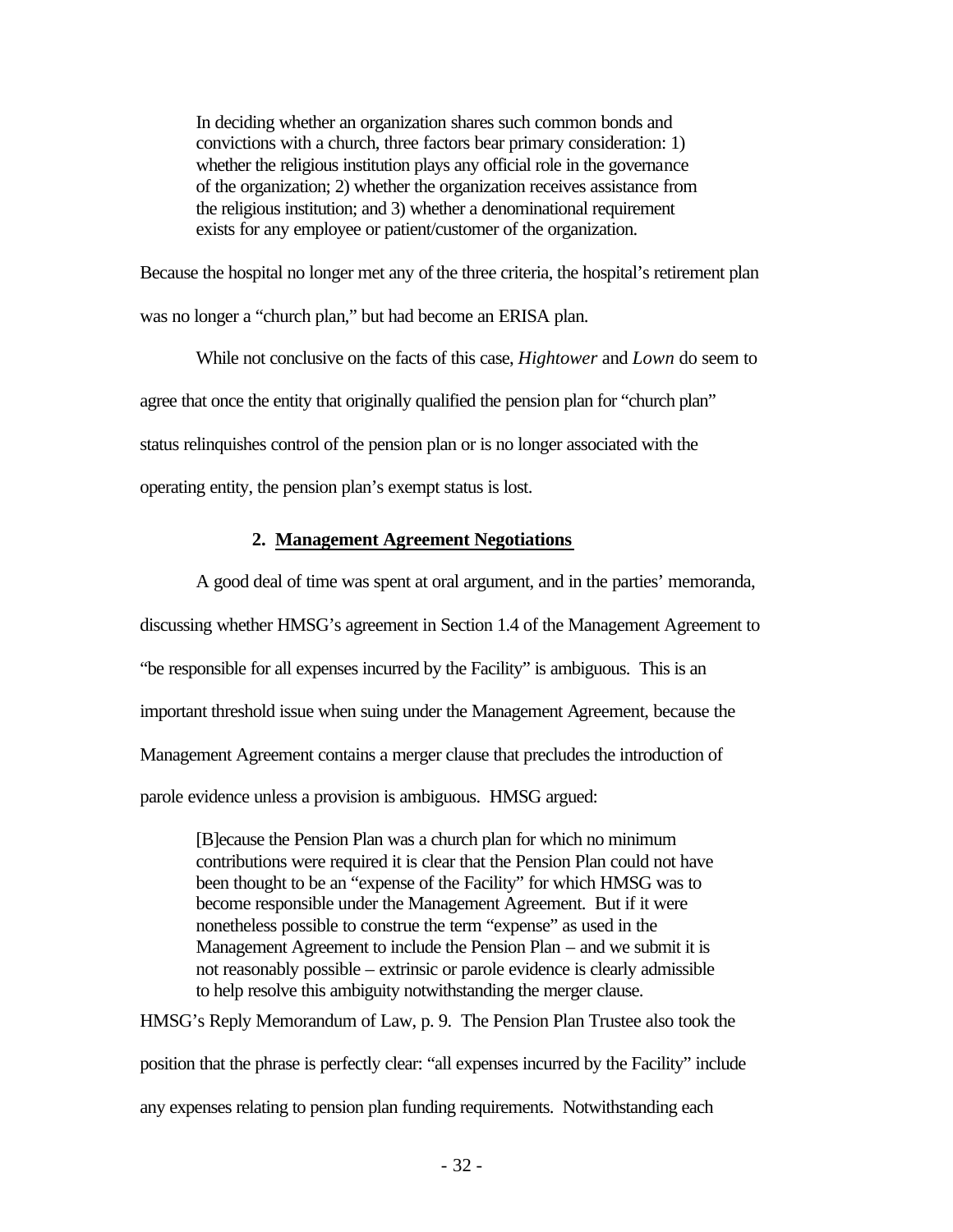party's argument that the meaning of the phrase "expenses of the Facility" is clear and cannot possibly have the meaning contended by the other party, both HMSG and the Pension Plan Trustee each site to conflicting extrinsic evidence. HMSG maintains in its statement of undisputed facts that it was "assured by the Chapter 11 Trustee that it would have no responsibility or other obligation with respect to the Pension Plan under the terms of the Management Agreement, the Pension Plan, or otherwise." The Pension Plan Trustee's statement of undisputed facts alleges: "James Woods, who was understood to be one of the owners of HMSG, told Jamie Evans, a former employee of the Nursing Home, that 'HMSG was going to have to put a lot of money into the Retirement Plan as part of the deal to purchase the Nursing Home'." HMSG argues:

[E]vidence of the Chapter 11 Trustee's assurances to HMSG during the negotiation of the Management Agreement is admissible to resolve the alleged ambiguity, and such evidence indisputably establishes that the parties to the Management Agreement did not intend to HMSG to have any responsibility or obligation with respect to the Pension Plan under the "expenses incurred by the Facility' provision of the Management Agreement or otherwise".

### *Id.* at 10.

Because the Pension Plan Trustee now sues under the Pension Plan rather than the Management Agreement, competent evidence concerning negotiations of the Management Agreement will be admissible to show whether HMSG intended to step into the shoes of the Chapter 11 Trustee for all purposes, as the Pension Plan Trustee contends. Evidence of HMSG's intent and conduct will be relevant to show whether or not HMSG operated Victory Lake with such continuity and identity that it became Victory Lake "in the eyes of the law," regardless of whether HMSG signed a particular agreement to become responsible. Other issues concerning the experience and sophistication of HMSG, may be relevant to determine whether HMSG knew or should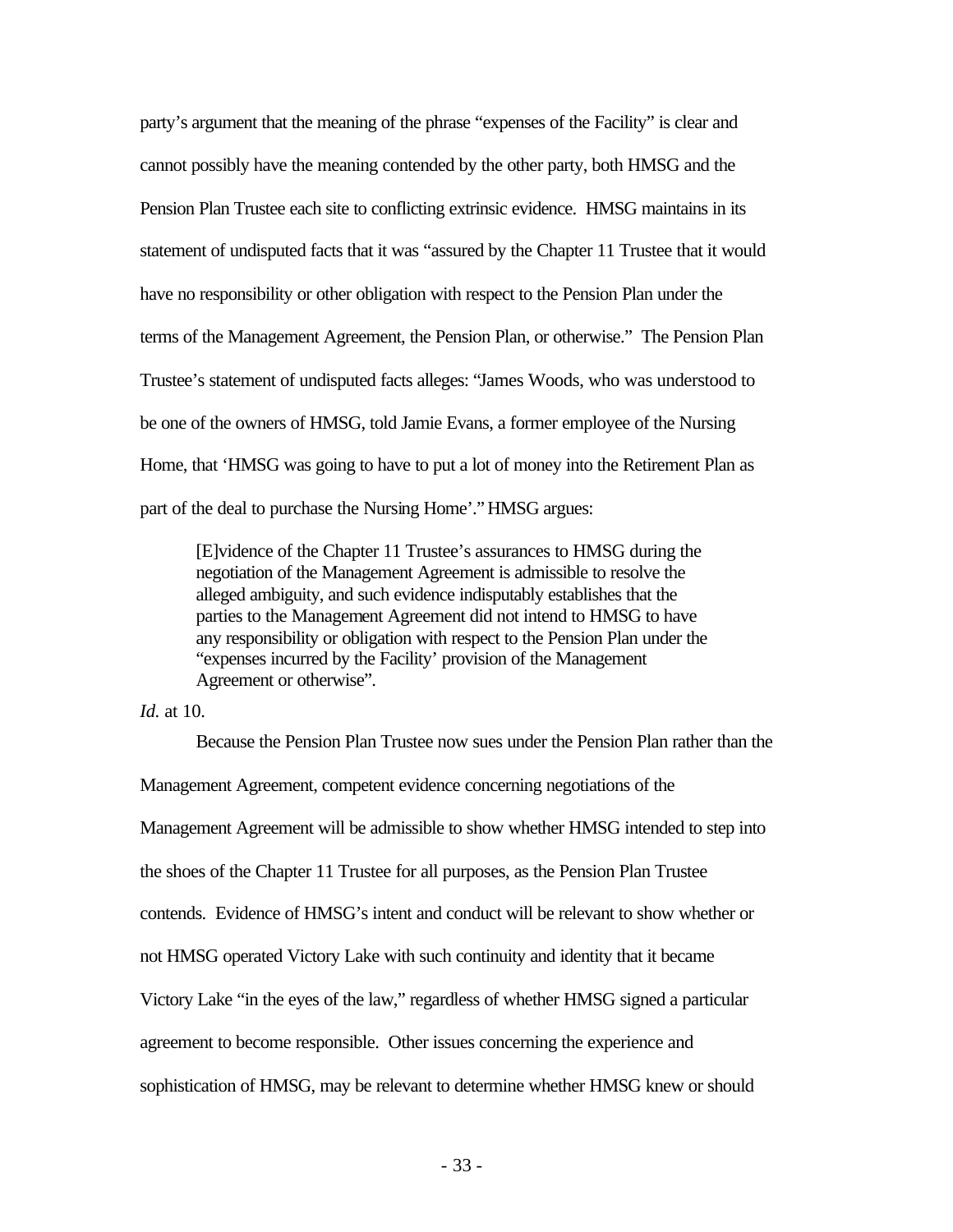have anticipated potential liability under the Pension Plan. Finally, the current status of the nursing home employees and HMSG's ERISA obligations after the APA may be relevant to an understanding of when, if ever, HMSG had minimum funding obligations under ERISA for the employees who were formerly covered by the Pension Plan.

## **3. Release of HMSG in Chapter 11 Plan**

Although HMSG concludes that the Chapter 11 Plan and Confirmation Order

expressly released HMSG from any claims of the Pension Plan, the Pension Plan Trustee disagrees. The Pension Plan Trustee argues that HMSG was released only to the extent provided in Sections 9.1 through 9.4 of the Chapter 11 Plan. Specifically, the Pension Plan Trustee argues that the claims of the Pension Plan were not released because those claims do not arise "out of the business or affairs of the Debtor."

The Pension Plan Trustee argues:

The claims of the Plan Trustee do not "aris[e] out of the business or affairs of the *Debtor,*" but are based on the effect of the Management Agreement on the Retirement Plan—namely, the cessation of "church plan" status resulting from *HMSG* becoming the employer of the Nursing Home employees and assuming responsibility for "all expenses" of the Facility. HMSG's obligations and liabilities arise under the Management Agreement, the Retirement Plan and by federal law, and sections 9.1 and 9.2 of the Chapter 11 Plan expressly *exclude* "obligations or liabilities under this Plan, the Asset Purchase Agreement or the Management Agreement" from the scope of the waiver and release.

Pension Plan Trustee's Memorandum of Law, p. 24 (emphasis in original).

At first glance, HMSG's release in the Chapter 11 Plan from liability "in any way relating to the business or affairs of the Debtor" would appear to preclude any liability on HMSG's part for failure to fund the Pension Plan. The Pension Plan Trustee took the position that HMSG managed Victory Lake "for its own account" so that any expenses incurred by Victory Lake were expenses that related to the business and affairs of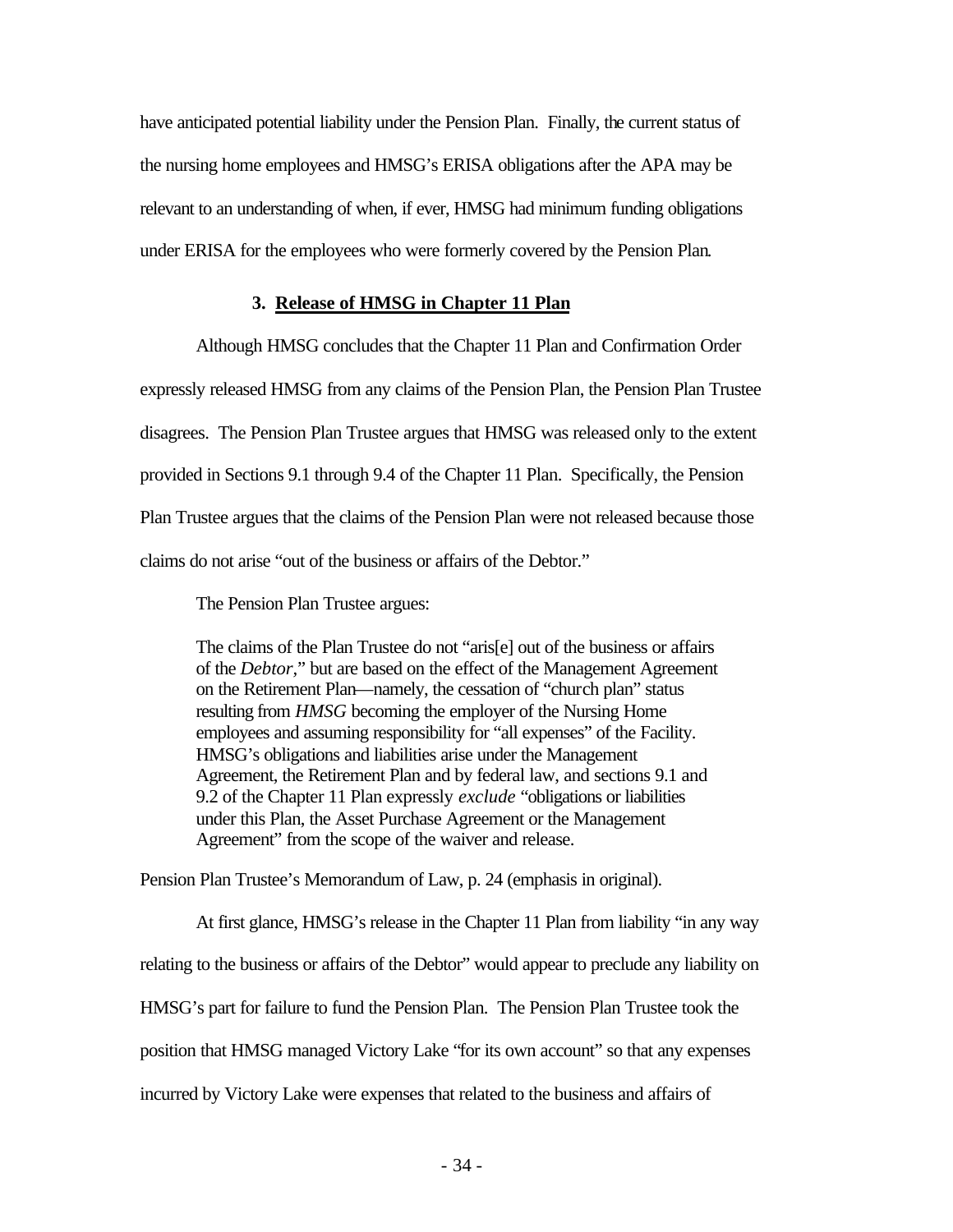HMSG, rather than the Debtor. At oral argument counsel for the Pension Plan Trustee offered a hypothetical example of fuel oil purchased by HMSG after the effective date of the Management Agreement. The Pension Plan Trustee argued that HMSG's failure to pay for the fuel oil would be a liability relating to the business and affairs of HMSG and not released by the Chapter 11 Plan. The facts at trial may show that during the period HMSG operated under the Management Agreement its practice was to treat such expenses as its own affairs rather than the "business or affairs of the Debtor," and this would undermine HMSG's reliance on the releases in the Chapter 11 Plan to absolve it from any liability in connection with the Pension Plan. In the same vein, evidence of deference by HMSG to the Chapter 11 Trustee on all Pension Plan issues would suggest that the Pension Plan always related to the business or affairs of the Debtor for which HMSG has been released from any liability.

# **IV. Equitable Relief**

Finally, the Pension Plan Trustee argues that because "there is no other remedy that will redress HMSG's breach of fundamental statutory duties" the Pension Plan should be entitled to equitable relief under 29 U.S.C. §§ 1132(a)(3) and 1370. <sup>8</sup> *See*  Pension Plan Trustee's Memorandum of Law, p. 30-38.

29 U.S.C. § 1370 provides in relevant part:

#### **Enforcement authority relating to terminations of single-employer plans**

(a) In general

 8 29 U.S.C. § 1132(a)(3) allows a civil action to be brought:

by a participant, beneficiary, or fiduciary (A) to enjoin any act or practice which violates any provision of this subchapter or the terms of the plan, or (B) to obtain other appropriate equitable relief (i) to redress such violations or (ii) to enforce any provisions of this subchapter or the terms of the plan[.]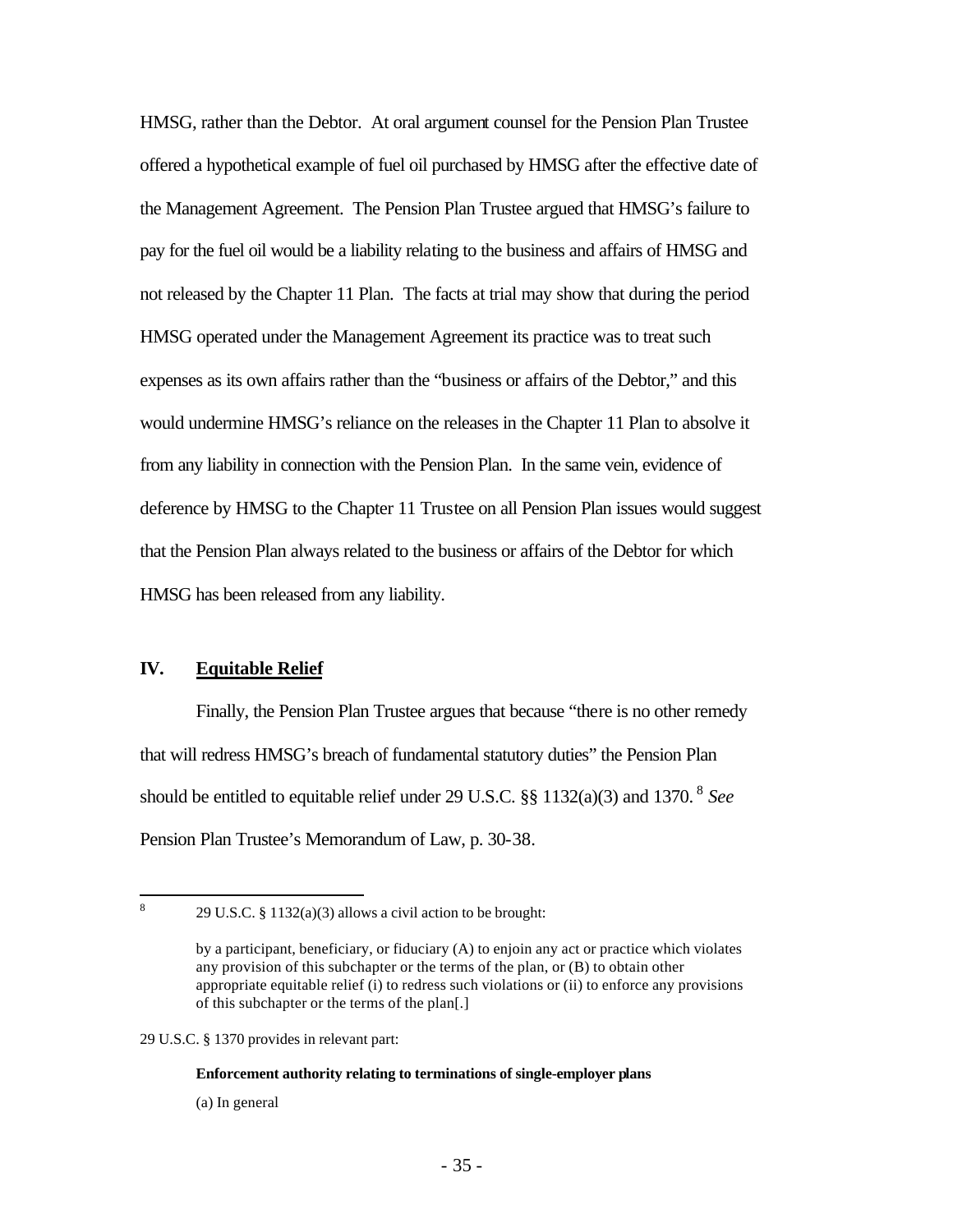At pages 5-7 of its Reply Memorandum, HMSG briefly responded, arguing that

the Pension Plan Trustee cannot "magically" turn a \$475,000 claim into a claim for

equitable relief and characterizes the Plaintiff's request as one to treat the claim for

money damages "as one for equitable relief simply because he has nowhere else to turn."

The Pension Plan Trustee states:

Any person who is with respect to a single-employer plan a fiduciary, contributing sponsor, member of a contributing sponsor's controlled group, participant, or beneficiary, and is adversely affected by an act or practice of any party (other than the corporation) in violation of any provision of section 1341, 1342, 1362, 1363, 1364, or 1369 of this title, or who is an employee organization representing such a participant or beneficiary so adversely affected for purposes of collective bargaining with respect to such plan, may bring an action--

(1) to enjoin such act or practice, or

**(2) to obtain other appropriate equitable relief (A) to redress such violation or (B) to enforce such provision.**

\* \* \*

 $\overline{a}$ 

(c) Jurisdiction and venue

The district courts of the United States shall have exclusive jurisdiction of civil actions under this section. Such actions may be brought in the district where the plan is administered, where the violation took place, or where a defendant resides or may be found, and process may be served in any other district where a defendant resides or may be found. The district courts of the United States shall have jurisdiction, without regard to the amount in controversy or the citizenship of the parties, to grant the relief provided for in subsection (a) of this section in any action.

(d) Right of [PBGC] to intervene

A copy of the complaint or notice of appeal in any action under this section shall be served upon the [PBGC] by certified mail. The corporation shall have the right in its discretion to intervene in any action.

(e) Awards of costs and expenses

(1) General rule

In any action brought under this section, the court in its discretion may award all or a portion of the costs and expenses incurred in connection with such action, including reasonable attorney's fees, to any party who prevails or substantially prevails in such action.

(2) Exemption for plans

Notwithstanding the preceding provisions of this subsection, no plan shall be required in any action to pay any costs and expenses (including attorney's fees).

\* \* \*

(emphasis added)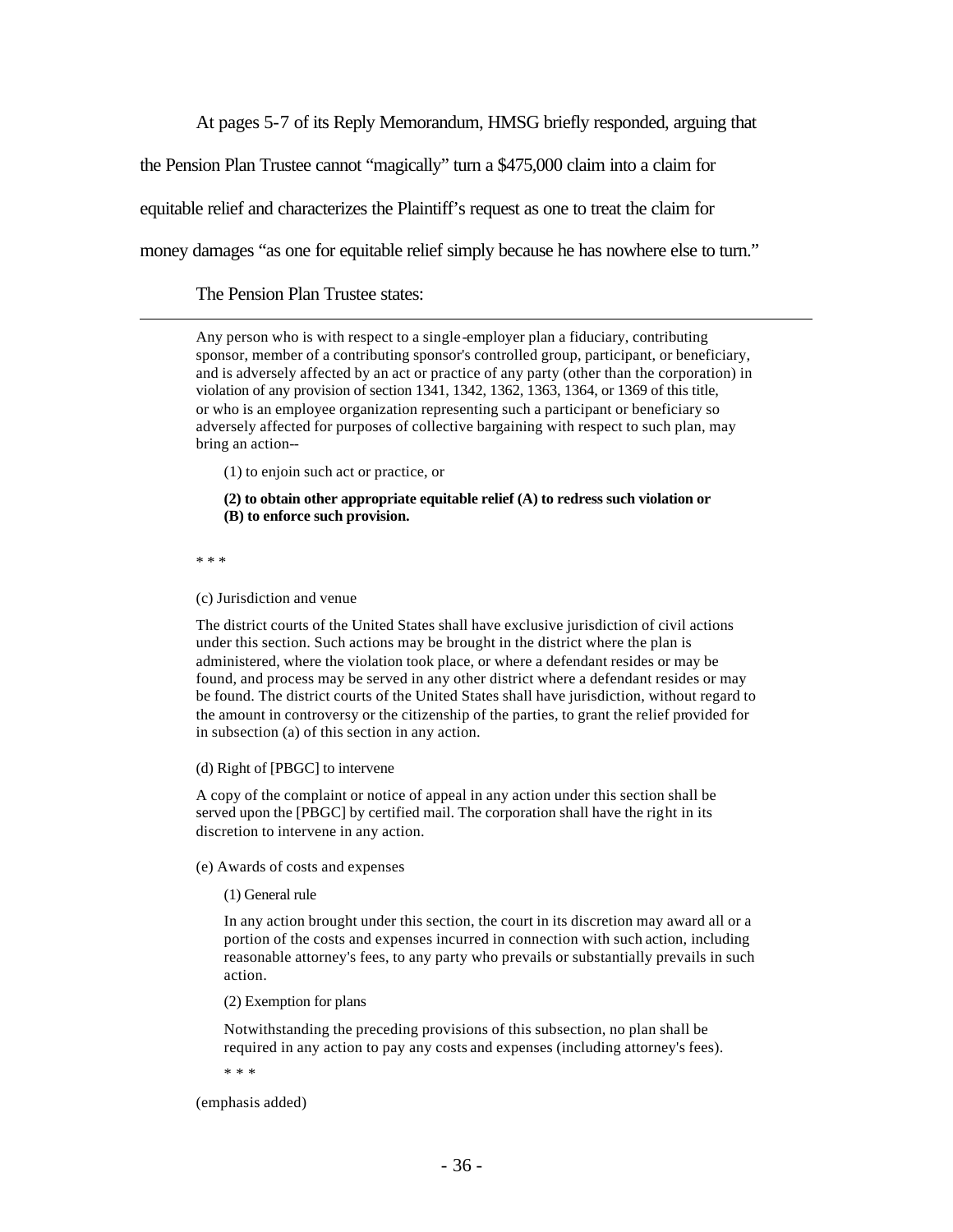In bankruptcy, all responsible parties, the Debtor the Chapter 11 Trustee, the PBGC and now HMSG, turned their backs on the Retirement Plan, claiming – despite the Nursing Home's obvious non-affiliation with any church after March 2003 – that it is still a "church plan" entitled to no protection at all. The only person who seeks the Court's protection – the Plan Trustee – is claimed to have no standing; the only entity claimed to be authorized by law to provide protection – the PBGC – has already taken the position that the Retirement Plan is outside its jurisdiction. If ever a case cried out for equity, this is that case.

In this case, any relief must come from equity. In the unique circumstances presented here – from ERISA plan to church plan, followed by the complete cessation of funding and the consequent massive underfunding of vested benefits, then bankruptcy, a new, non-church operator and restoration of ERISA status – relief will be relief that equity has traditionally provided: a remedy where there is no other.

Pension Plan Trustee's Memo of Law, p. 38.

The Court declines to rule on the equity arguments as they are premature.

Accordingly, the Court does not deal at this time with other possible problems with asserting a claim under 29 U.S.C. § 1370, such as the apparent conferment of exclusive jurisdiction upon the district courts of the United States in 29 U.S.C. § 1370(c) or the requirement under 29 U.S.C. § 1370(d) that the PBGC be served with notice of any action under this section (the Complaint does not demand relief under 29 U.S.C. § 1370).

A trial on the issues set forth above will determine whether the Pension Plan Trustee has a legal remedy. However, HMSG's objections are well taken. Although the Pension Plan is a most sympathetic plaintiff, this Court will not craft an equitable remedy for the Pension Plan, at the expense of HMSG, solely because there is no other means of compensation available to the Pension Plan.

### **Conclusion**

Upon the foregoing, both motions for summary judgment are denied. The parties shall proceed to trial on the limited issues set forth in this memorandum decision. Counsel for the Pension Plan Trustee and HMSG are requested to submit an amended